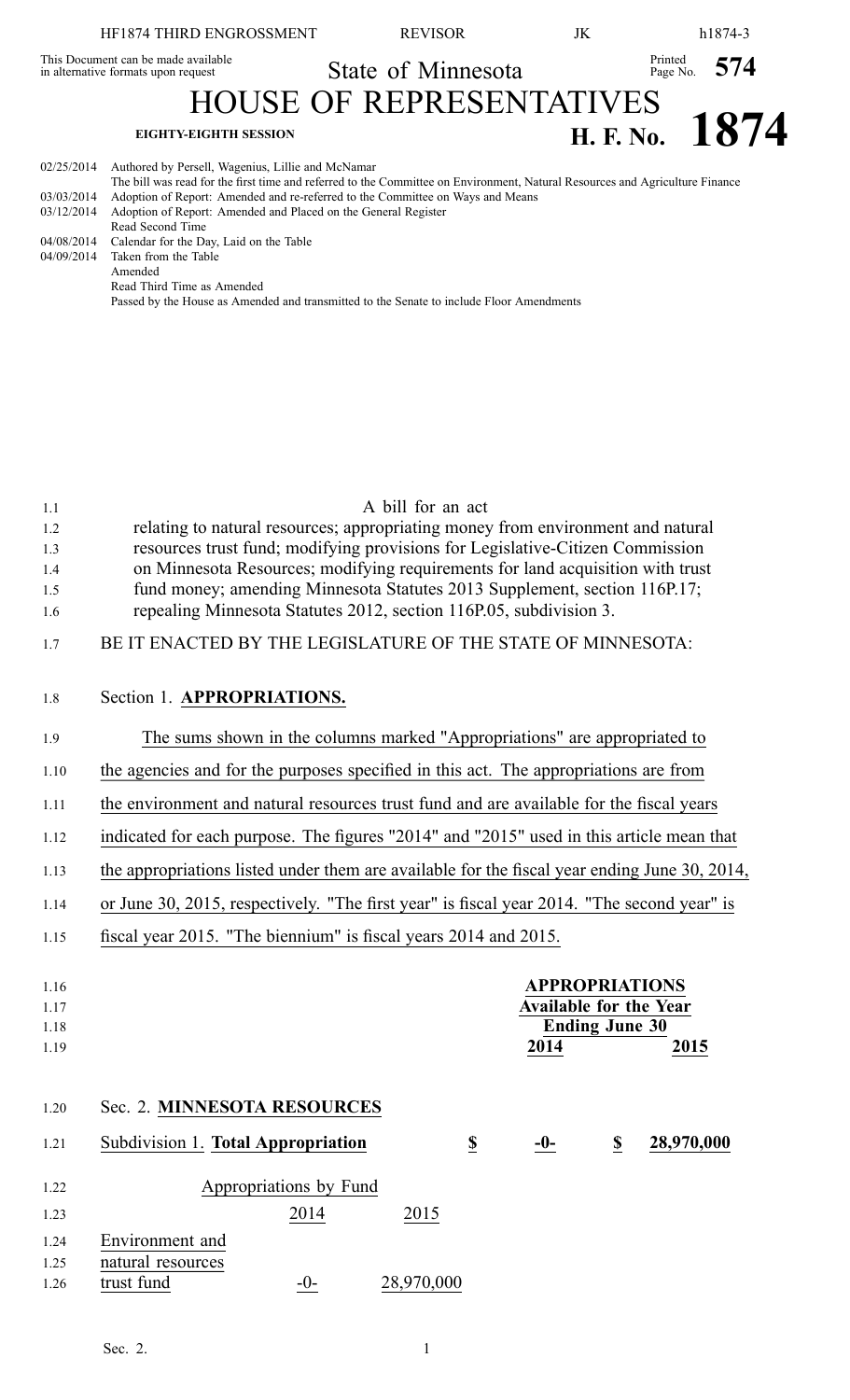| 2.1          | The amounts that may be spent for each                                                           |
|--------------|--------------------------------------------------------------------------------------------------|
| 2.2          | purpose are specified in the following                                                           |
| 2.3          | subdivisions.                                                                                    |
| 2.4          | Appropriations are available for two                                                             |
| 2.5          | years beginning July 1, 2014, unless                                                             |
| 2.6          | otherwise stated in the appropriation. Any                                                       |
| 2.7          | unencumbered balance remaining in the first                                                      |
| 2.8          | year does not cancel and is available for the                                                    |
| 2.9          | second year.                                                                                     |
| 2.10         | Subd. 2. Definition                                                                              |
| 2.11         | "Trust fund" means the Minnesota                                                                 |
| 2.12         | environment and natural resources trust fund                                                     |
| 2.13         | referred to in Minnesota Statutes, section                                                       |
| 2.14         | 116P.02, subdivision 6.                                                                          |
| 2.15         | Subd. 3. Water Resources                                                                         |
| 2.16<br>2.17 | (a) Solar-Driven Destruction of Pesticides,<br><b>Pharmaceuticals, and Contaminants in Water</b> |
| 2.18         | \$291,000 the second year is from the                                                            |
| 2.19         | trust fund to the Board of Regents of the                                                        |
| 2.20         | University of Minnesota to quantify the                                                          |
| 2.21         | solar-driven destruction of contaminants                                                         |
| 2.22         | reacting with dissolved organic matter to                                                        |
| 2.23         | optimize water treatment methods and guide                                                       |
| 2.24         | reuse. This appropriation is available until                                                     |
| 2.25         | June 30, 2017, by which time the project must                                                    |
| 2.26         | be completed and final products delivered.                                                       |
| 2.27<br>2.28 | (b) Methods to Protect Beneficial Bacteria from<br><b>Contaminants to Preserve Water Quality</b> |
| 2.29         | \$279,000 the second year is from the                                                            |
| 2.30         | trust fund to the Board of Regents of the                                                        |
| 2.31         | University of Minnesota to research how                                                          |
| 2.32         | and why bacteria that provide ecological                                                         |
| 2.33         | functions humans depend on for water                                                             |
| 2.34         | quality are affected by exposure to certain                                                      |
| 2.35         | man-made perfluorinated chemicals entering                                                       |

2.15 Subd. 3. **Water Resources** -0- 4,579,000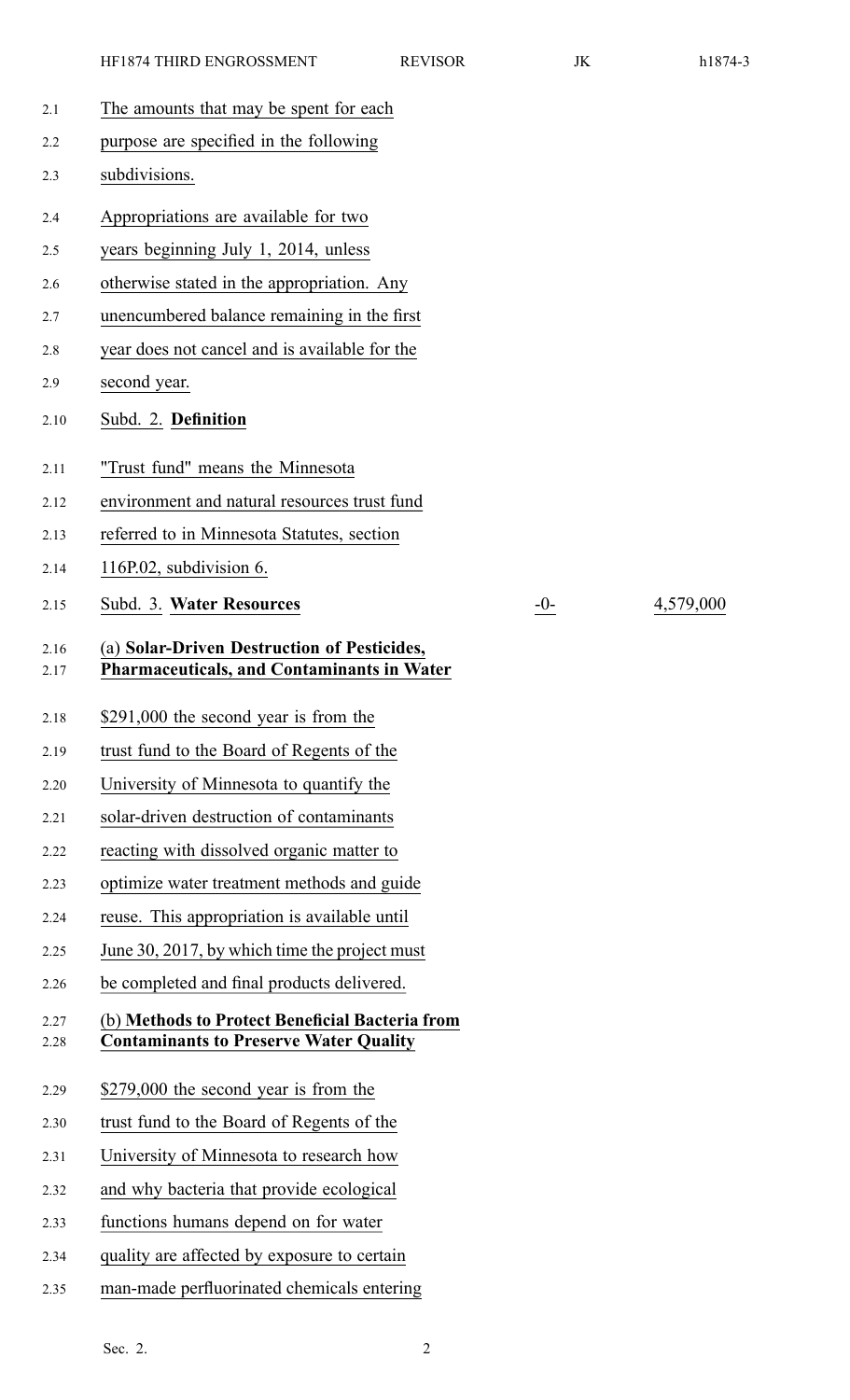3.1 the wastewater treatment system in order to 3.2 identify methods that can be implemented to 3.3 protect those bacterial functions from being 3.4 degraded. This appropriation is available 3.5 until June 30, 2017, by which time the 3.6 project must be completed and final products 3.7 delivered. 3.8 (c) **Triclosan Impacts on Wastewater Treatment** 3.9 \$380,000 the second year is from the 3.10 trust fund to the Board of Regents of the 3.11 University of Minnesota to assess the role 3.12 of the commercially used antibacterial agen<sup>t</sup> 3.13 triclosan in creating antibiotic resistant 3.14 bacteria during the municipal wastewater 3.15 treatment process. This appropriation is 3.16 available until June 30, 2017, by which time 3.17 the project must be completed and final 3.18 products delivered. 3.19 (d) **Evaluation of Wastewater Nitrogen and** 3.20 **Estrogen Treatment Options** 3.21 \$500,000 the second year is from the 3.22 trust fund to the Board of Regents of the 3.23 University of Minnesota to examine the 3.24 performance of new wastewater contaminant 3.25 treatment options under Minnesota weather 3.26 conditions in order to understand how to 3.27 improve wastewater treatment of nitrogen 3.28 and estrogenic compounds, decrease costs 3.29 and energy use, and safeguard aquatic 3.30 species. This appropriation is available until 3.31 June 30, 2017, by which time the project must 3.32 be completed and final products delivered. 3.33 (e) **Antibiotics and Antibiotic-Resistant Genes** 3.34 **in Minnesota Lakes**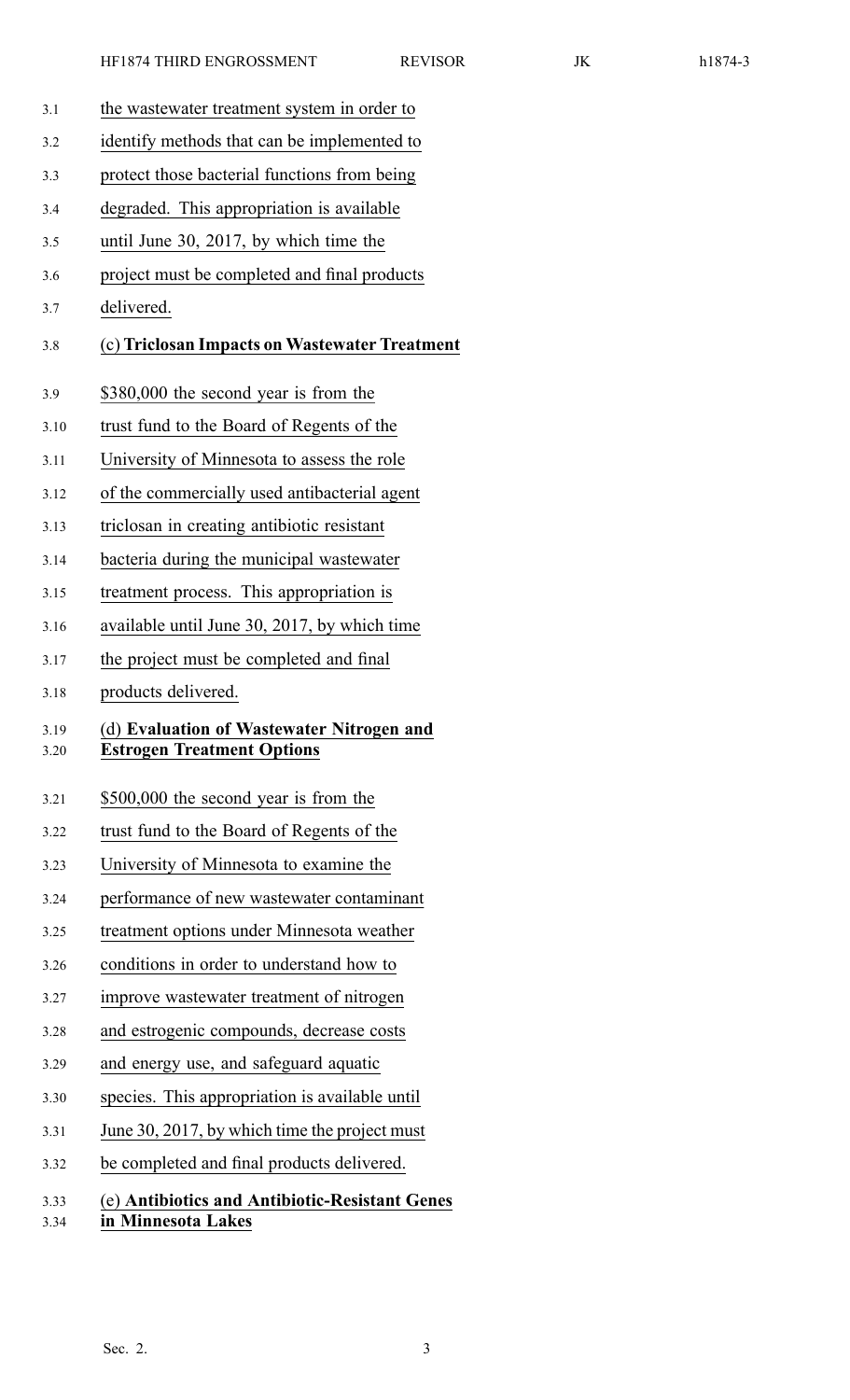- 4.1 \$300,000 the second year is from the trust 4.2 fund to the Board of Regents of the University 4.3 of Minnesota to quantify the relationship 4.4 between antibiotics and antibiotic-resistant 4.5 bacteria in Minnesota lakes to determine if 4.6 improved wastewater treatment is necessary 4.7 to protect human and aquatic health. This 4.8 appropriation is available until June 30, 4.9 2017, by which time the project must be 4.10 completed and final products delivered. 4.11 (f) **Impacts of Estrogen Exposure on** 4.12 **Minnesota's Shallow Lake Wildlife** 4.13 \$136,000 the second year is from the trust 4.14 fund to the commissioner of natural resources 4.15 for an agreemen<sup>t</sup> with the University of 4.16 St. Thomas to use biological samples 4.17 already gathered from shallow lakes across 4.18 Minnesota to determine the environmental 4.19 estrogen exposure impacts on aquatic 4.20 wildlife in shallow lakes for enhanced land 4.21 and lake management. This appropriation 4.22 is available until June 30, 2017, by which 4.23 time the project must be completed and final 4.24 products delivered. 4.25 (g) **Watershed-Scale Monitoring of Long-Term** 4.26 **Best Management Practice Effectiveness** 4.27 \$900,000 the second year is from the trust 4.28 fund to the Science Museum of Minnesota 4.29 for the St. Croix Watershed Research 4.30 Station to evaluate the effectiveness of best 4.31 managemen<sup>t</sup> practices in reducing sediment 4.32 and nutrient loads at watershed scales over 4.33 long time periods. This appropriation is 4.34 available until June 30, 2017, by which time 4.35 the project must be completed and final
- 4.36 products delivered.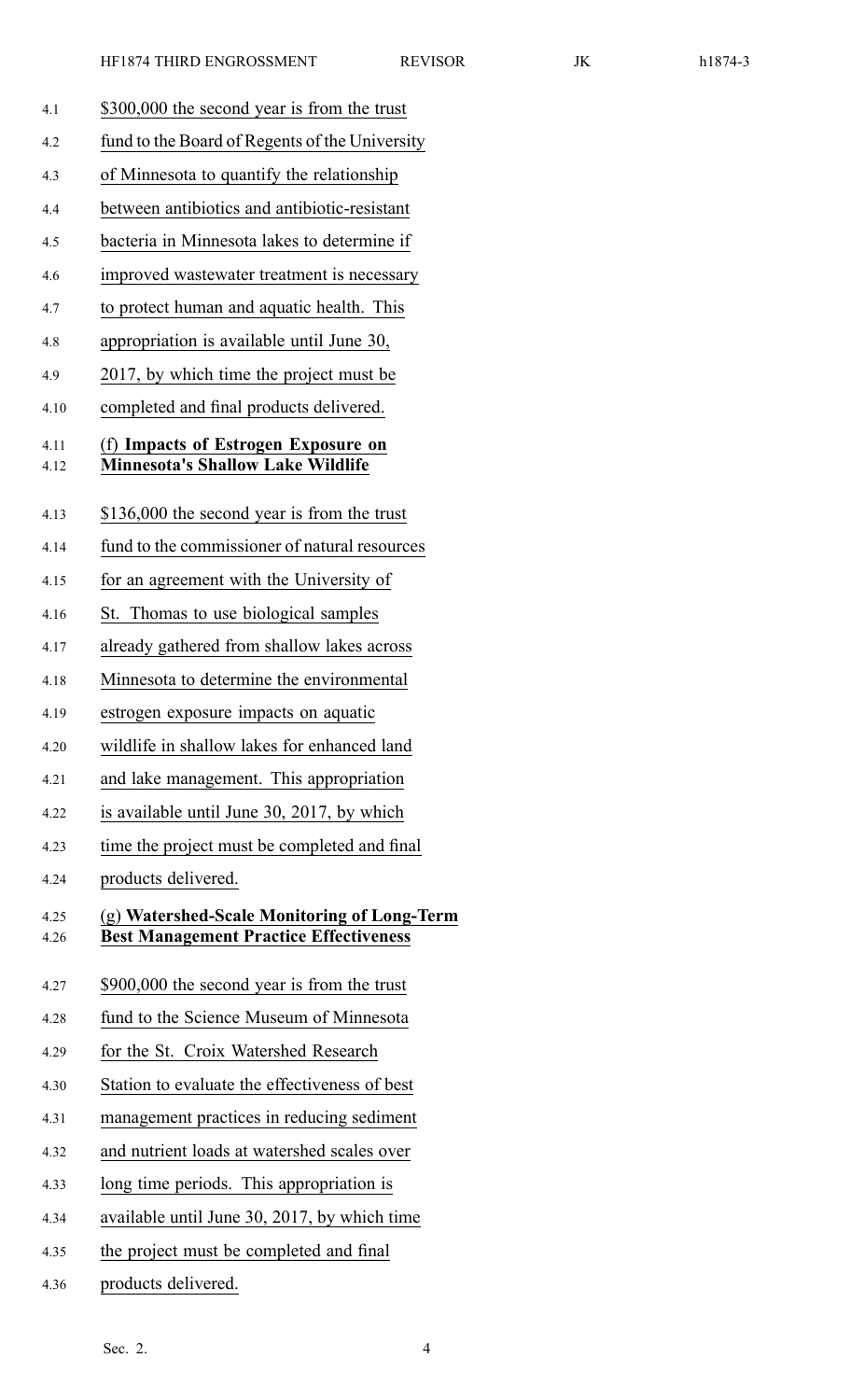|--|--|

| 5.1<br>5.2   | (h) Protection of State's Confined Drinking<br><b>Water Aquifers</b>       |  |  |  |
|--------------|----------------------------------------------------------------------------|--|--|--|
| 5.3          | \$394,000 the second year is from the trust                                |  |  |  |
| 5.4          | fund to the commissioner of natural resources                              |  |  |  |
| 5.5          | for an agreement with the United States                                    |  |  |  |
| 5.6          | Geological Survey to test methods of defining                              |  |  |  |
| 5.7          | properties of confined drinking water aquifers                             |  |  |  |
| 5.8          | in order to improve water management.                                      |  |  |  |
| 5.9          | This appropriation is available until June                                 |  |  |  |
| 5.10         | 30, 2017, by which time the project must be                                |  |  |  |
| 5.11         | completed and final products delivered.                                    |  |  |  |
| 5.12<br>5.13 | (i) Watershed Water Budgets for Managing<br><b>Minnesota's Groundwater</b> |  |  |  |
| 5.14         | \$129,000 the second year is from the                                      |  |  |  |
| 5.15         | trust fund to the commissioner of natural                                  |  |  |  |
| 5.16         | resources for an agreement with the United                                 |  |  |  |
| 5.17         | States Geological Survey to create a pilot                                 |  |  |  |
| 5.18         | study to calculate complete watershed water                                |  |  |  |
| 5.19         | budgets for two counties in Minnesota for                                  |  |  |  |
| 5.20         | enhanced groundwater management. This                                      |  |  |  |
| 5.21         | appropriation is available until June 30,                                  |  |  |  |
| 5.22         | 2017, by which time the project must be                                    |  |  |  |
| 5.23         | completed and final products delivered.                                    |  |  |  |
| 5.24<br>5.25 | (j) Identifying Causes of Exceptionally High<br><b>Mercury in Fish</b>     |  |  |  |
| 5.26         | \$743,000 the second year is from the trust                                |  |  |  |
| 5.27         | fund to the commissioner of the Pollution                                  |  |  |  |
| 5.28         | Control Agency to quantify the probable                                    |  |  |  |
| 5.29         | causes of high mercury levels in fish within                               |  |  |  |
| 5.30         | the Roseau River and two tributaries of                                    |  |  |  |
| 5.31         | the Red River of the North, by comparing                                   |  |  |  |
| 5.32         | mercury movements within watersheds                                        |  |  |  |
| 5.33         | to understand the drivers of mercury                                       |  |  |  |
| 5.34         | biomagnifications in the food web of rivers                                |  |  |  |
| 5.35         | with similarly high mercury levels, and to                                 |  |  |  |

5.36 guide further mercury reduction initiatives.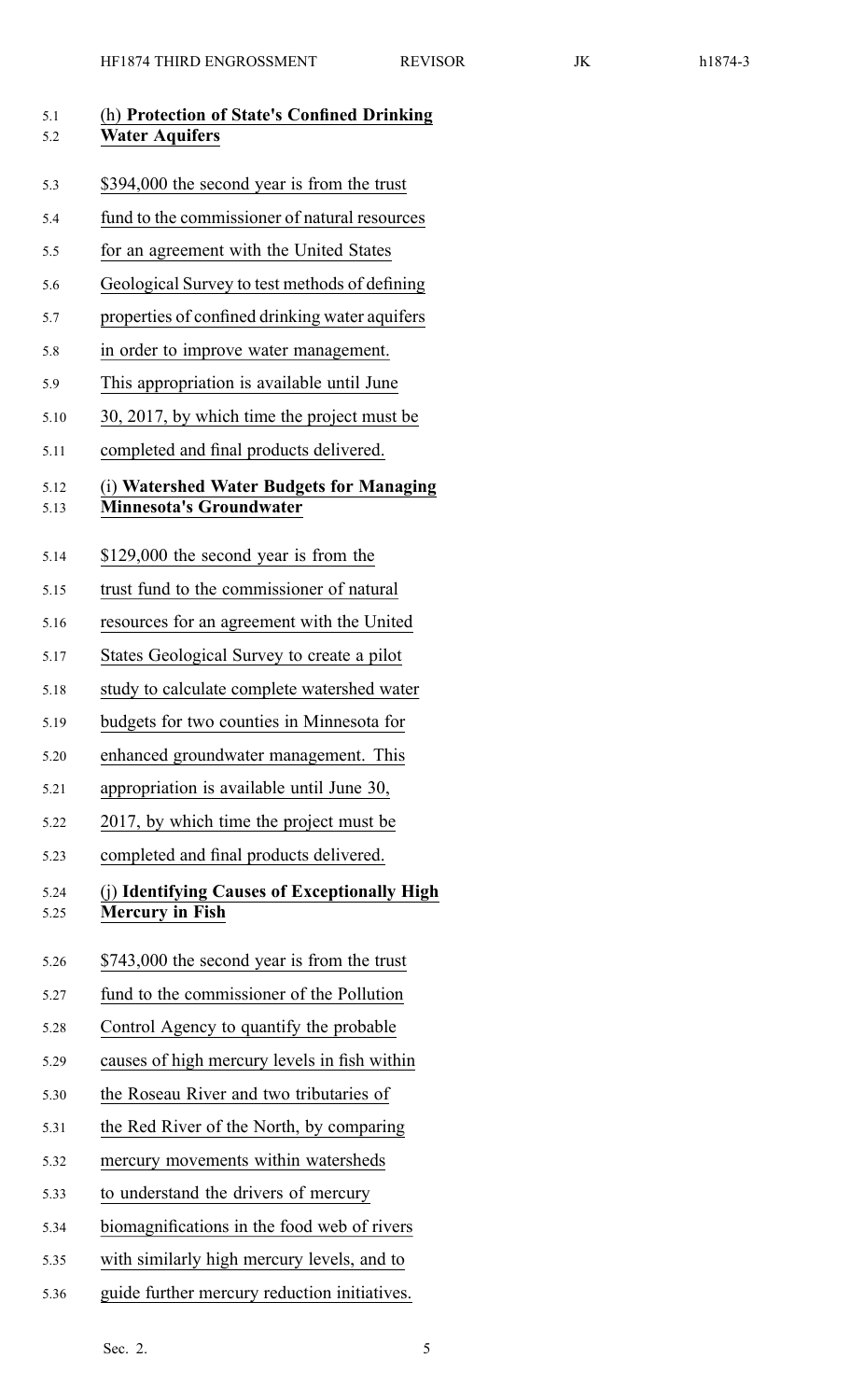|--|--|--|

| 6.1          | This appropriation is available until June                                         |
|--------------|------------------------------------------------------------------------------------|
| 6.2          | 30, 2017, by which time the project must be                                        |
| 6.3          | completed and final products delivered.                                            |
| 6.4<br>6.5   | (k) Reducing Lake Quality Impairments<br>through Citizen Action                    |
| 6.6          | \$59,000 the second year is from the trust fund                                    |
| 6.7          | to the commissioner of natural resources for                                       |
| 6.8          | an agreement with the Freshwater Society to                                        |
| 6.9          | train lake associations and other stakeholder                                      |
| 6.10         | groups to develop lake management plans                                            |
| 6.11         | and to implement science-based, citizen-led                                        |
| 6.12         | water quality improvement projects on                                              |
| 6.13         | impaired lakes in west central Minnesota.                                          |
| 6.14         | This appropriation is available until June                                         |
| 6.15         | 30, 2017, by which time the project must be                                        |
| 6.16         | completed and final products delivered.                                            |
| 6.17<br>6.18 | (1) Rainwater Reuse and Valuation<br>Investigation                                 |
|              |                                                                                    |
| 6.19         | \$300,000 the second year is from the trust                                        |
| 6.20         | fund to the Board of Regents of the University                                     |
| 6.21         | of Minnesota to design, install, and monitor a                                     |
| 6.22         | rainwater reuse system for use in evaporative                                      |
| 6.23         | chiller systems and identify other potential                                       |
| 6.24         | applications for rainwater reuse systems.                                          |
| 6.25<br>6.26 | (m) Measuring Hydrologic Benefits from<br><b>Glacial Ridge Habitat Restoration</b> |
| 6.27         | \$168,000 the second year is from the                                              |
| 6.28         | trust fund to the commissioner of natural                                          |
| 6.29         | resources for an agreement with the Red                                            |
| 6.30         | Lake Watershed District and the United                                             |
| 6.31         | States Geological Survey for completion of                                         |
| 6.32         | the analysis of flooding and water-quality                                         |
| 6.33         | benefits resulting from wetland and prairie                                        |
| 6.34         | restorations at Glacial Ridge National                                             |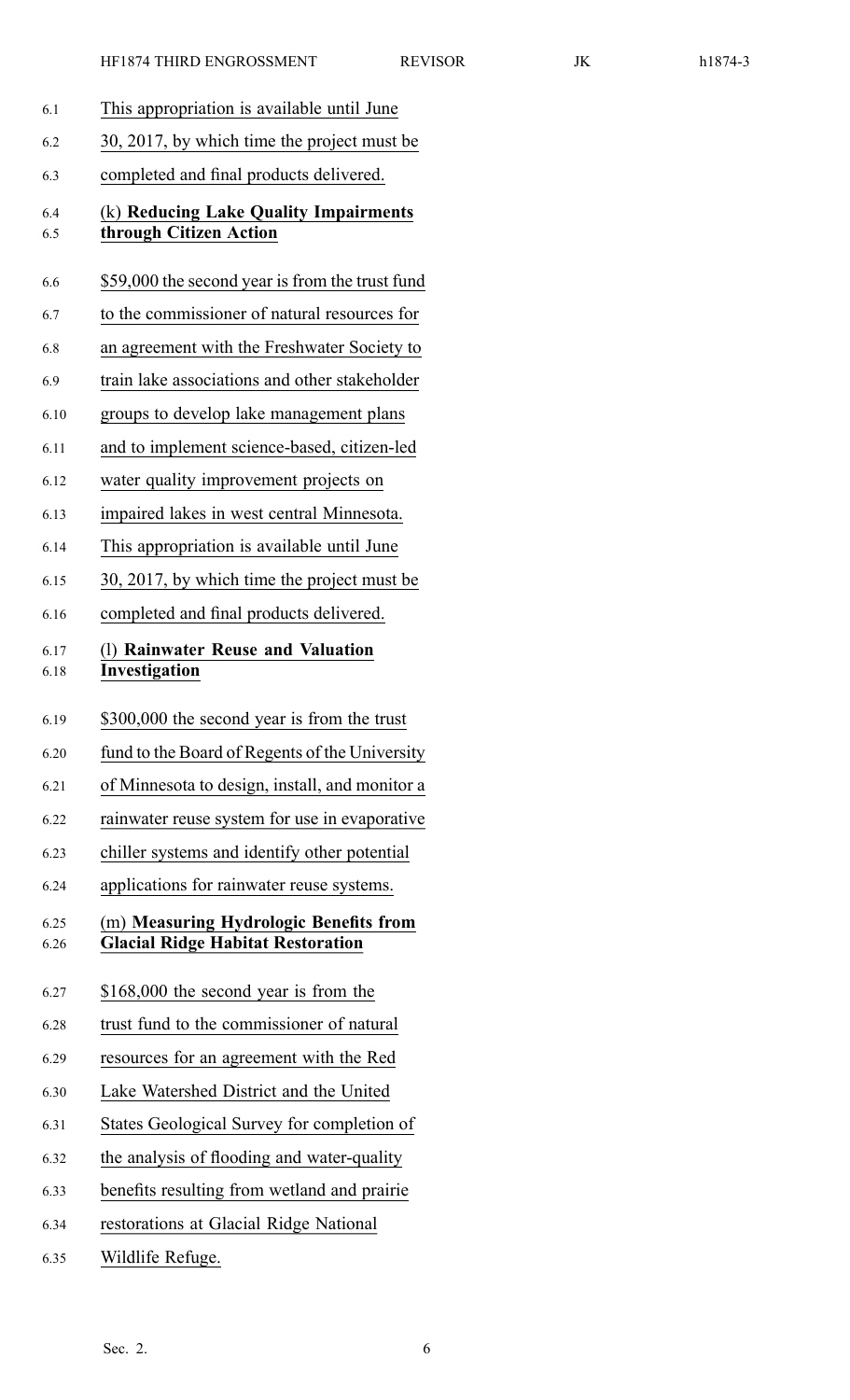| 7.1<br>7.2   | Subd. 4. Aquatic and Terrestrial Invasive<br><b>Species</b>                                 | $-0-$ | 2,298,000 |
|--------------|---------------------------------------------------------------------------------------------|-------|-----------|
| 7.3<br>7.4   | (a) Blocking Bighead, Silver, and Other<br><b>Invasive Carp by Optimizing Lock and Dams</b> |       |           |
| 7.5          | \$854,000 the second year is from the                                                       |       |           |
| 7.6          | trust fund to the Board of Regents of the                                                   |       |           |
| 7.7          | University of Minnesota to collaborate with                                                 |       |           |
| 7.8          | the United States Army Corps of Engineers                                                   |       |           |
| 7.9          | to develop ways, including new technologies,                                                |       |           |
| 7.10         | to modify the operations of Lock and Dam                                                    |       |           |
| 7.11         | Numbers 2 to 8 to optimize their ability to                                                 |       |           |
| 7.12         | impede invasive carp movement into the                                                      |       |           |
| 7.13         | Minnesota, St. Croix, and Mississippi Rivers.                                               |       |           |
| 7.14         | This appropriation is available until June                                                  |       |           |
| 7.15         | 30, 2017, by which time the project must be                                                 |       |           |
| 7.16         | completed and final products delivered.                                                     |       |           |
| 7.17<br>7.18 | (b) Bioacoustics to Detect, Deter, and Eliminate<br><b>Silver Carp</b>                      |       |           |
| 7.19         | \$262,000 the second year is from the trust                                                 |       |           |
| 7.20         | fund to the Board of Regents of the University                                              |       |           |
| 7.21         | of Minnesota-Duluth to develop bioacoustic                                                  |       |           |
| 7.22         | technology for detection and early warning                                                  |       |           |
| 7.23         | systems, capture and elimination methods,                                                   |       |           |
| 7.24         | and deterrent systems for silver carp. This                                                 |       |           |
| 7.25         | appropriation is available until June 30,                                                   |       |           |
| 7.26         | 2017, by which time the project must be                                                     |       |           |
| 7.27         | completed and final products delivered.                                                     |       |           |
| 7.28<br>7.29 | (c) Northwest Minnesota Regional Aquatic<br><b>Invasive Species Prevention Pilot</b>        |       |           |
| 7.30         | \$219,000 the second year is from the                                                       |       |           |
| 7.31         | trust fund to the commissioner of natural                                                   |       |           |
| 7.32         | resources for an agreement with the Red                                                     |       |           |
| 7.33         | River Basin Commission to develop aquatic                                                   |       |           |
| 7.34         | invasive species prevention strategies on a                                                 |       |           |
| 7.35         | watershed scale and develop materials to                                                    |       |           |
| 7.36         | sustain watershed scale decision-making                                                     |       |           |
|              |                                                                                             |       |           |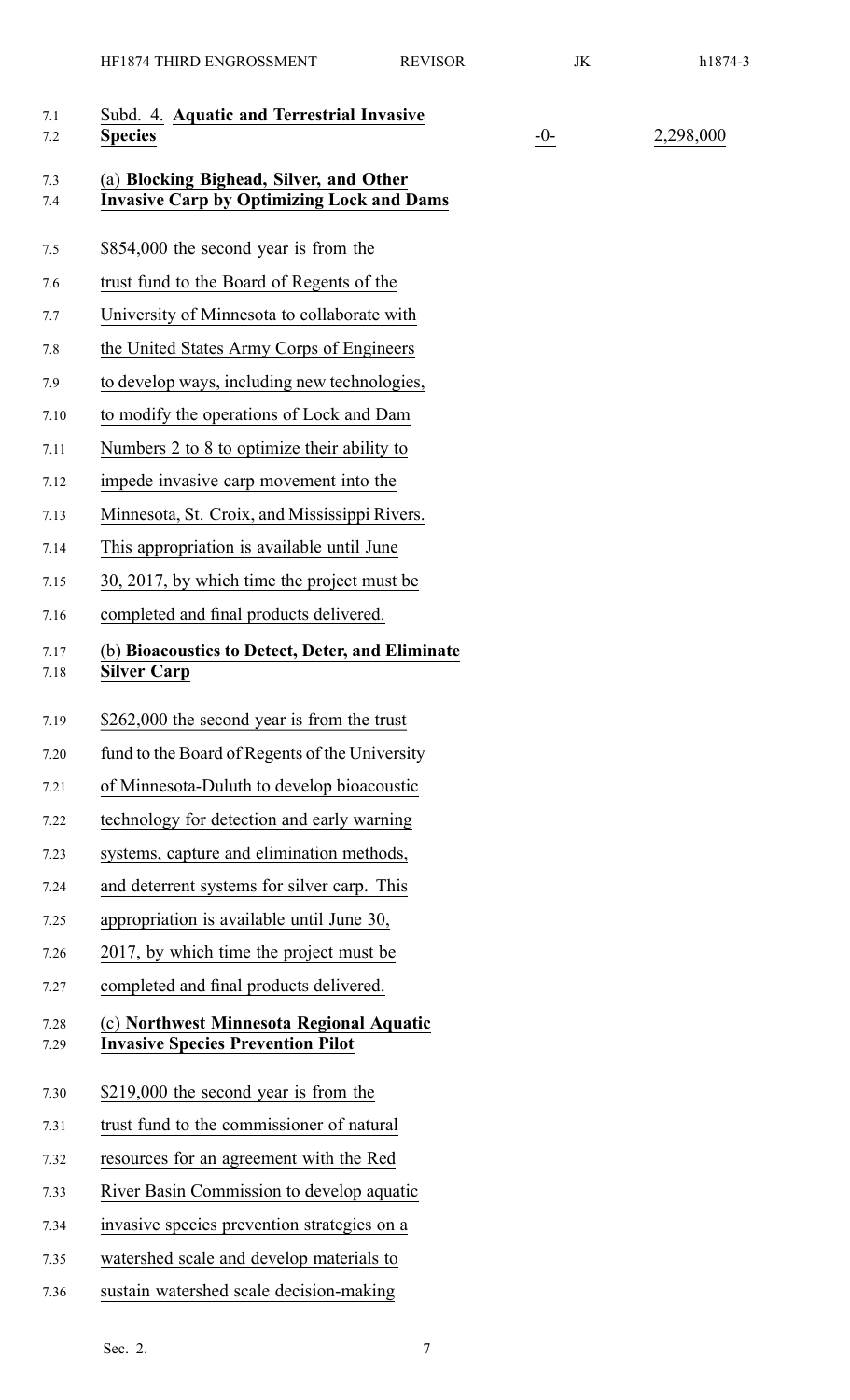| 8.1          | and implementation. This initiative must                                    |  |  |  |
|--------------|-----------------------------------------------------------------------------|--|--|--|
| 8.2          | be coordinated with the Department of                                       |  |  |  |
| 8.3          | Natural Resources and outdoor heritage fund                                 |  |  |  |
| 8.4          | activities for locally based invasive species                               |  |  |  |
| 8.5          | control. Specific reporting and analysis of                                 |  |  |  |
| 8.6          | outcomes and findings of this alternative                                   |  |  |  |
| 8.7          | approach must be provided to enable                                         |  |  |  |
| 8.8          | duplication in other regions of the state.                                  |  |  |  |
| 8.9<br>8.10  | (d) Biosurveillance and Biocontrol of Emerald<br><b>Ash Borer - Phase 2</b> |  |  |  |
| 8.11         | \$447,000 the second year is from the trust                                 |  |  |  |
| 8.12         | fund to the commissioner of agriculture                                     |  |  |  |
| 8.13         | in cooperation with the University of                                       |  |  |  |
| 8.14         | Minnesota to continue to monitor ash tree                                   |  |  |  |
| 8.15         | and emerald ash borer populations and                                       |  |  |  |
| 8.16         | expand the biological control implementation                                |  |  |  |
| 8.17         | for emerald ash borer management. This                                      |  |  |  |
| 8.18         | appropriation is available until June 30,                                   |  |  |  |
| 8.19         | 2017, by which time the project must be                                     |  |  |  |
| 8.20         | completed and final products delivered.                                     |  |  |  |
| 8.21<br>8.22 | (e) Mountain Pine Beetle Invasive Threat to<br><b>Minnesota's Pines</b>     |  |  |  |
| 8.23         | \$175,000 the second year is from the trust                                 |  |  |  |
| 8.24         | fund to the Board of Regents of the University                              |  |  |  |
| 8.25         | of Minnesota and \$75,000 the second year                                   |  |  |  |
| 8.26         | is from the trust fund to the commissioner                                  |  |  |  |
| 8.27         | of agriculture to survey for the presence and                               |  |  |  |
| 8.28         | characterize the potential risk of the invasive                             |  |  |  |
| 8.29         | mountain pine beetle to Minnesota's pine                                    |  |  |  |
| 8.30         | forests to inform early detection and rapid                                 |  |  |  |
| 8.31         | response. This appropriation is available                                   |  |  |  |
| 8.32         | until June 30, 2017, by which time the                                      |  |  |  |
| 8.33         | project must be completed and final products                                |  |  |  |
| 8.34         | delivered.                                                                  |  |  |  |
| 8.35         | (f) Brown Marmorated Stink Bug Monitoring                                   |  |  |  |

# 8.36 **and Biocontrol Evaluation**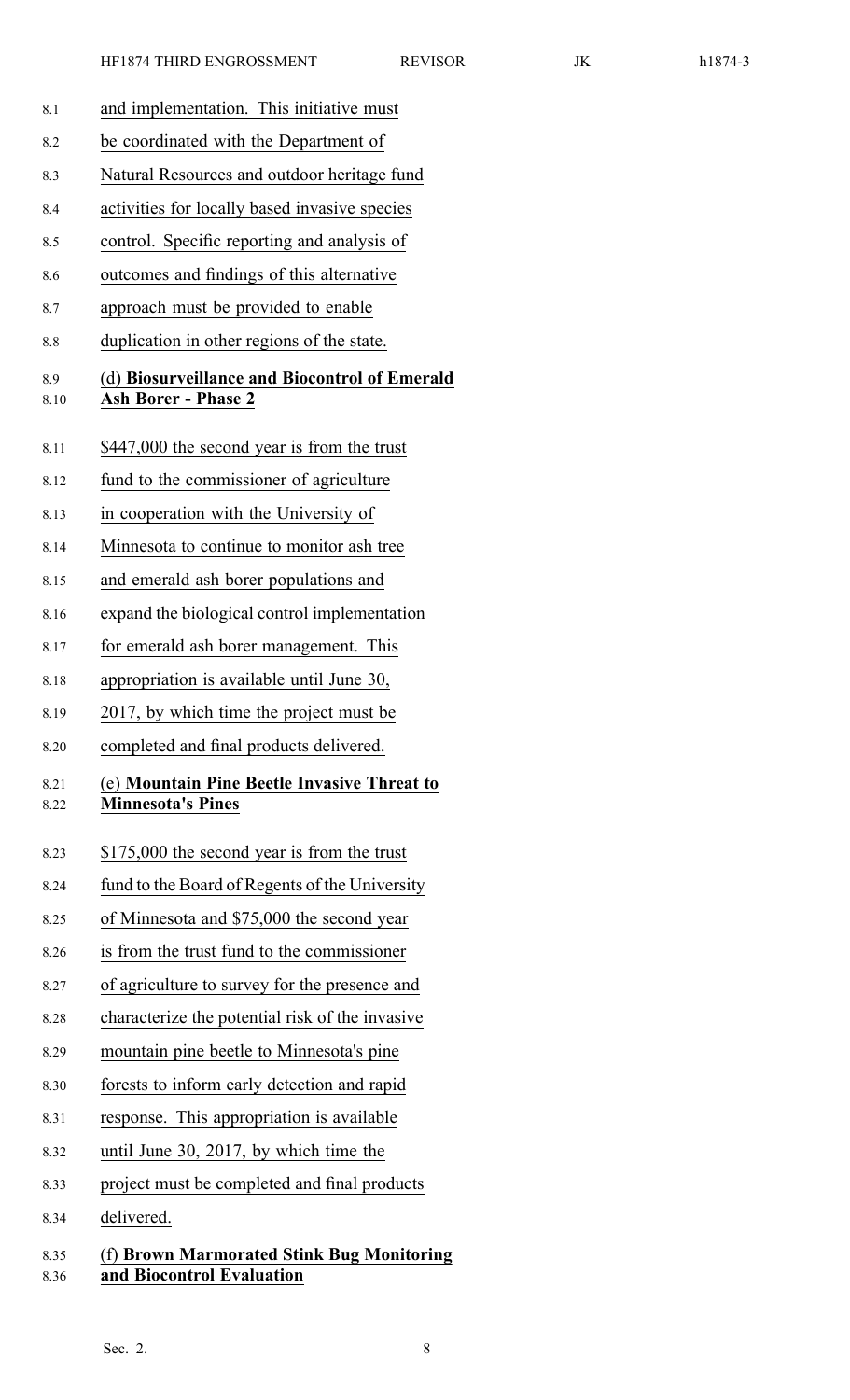9.14 **and Information** -0- 4,210,000

| 9.1          | \$99,000 the second year is from the trust                     |
|--------------|----------------------------------------------------------------|
| 9.2          | fund to the commissioner of agriculture                        |
| 9.3          | and \$167,000 the second year is from the                      |
| 9.4          | trust fund to the Board of Regents of the                      |
| 9.5          | University of Minnesota to monitor for brown                   |
| 9.6          | marmorated stink bugs to identify problem                      |
| 9.7          | areas, target biocontrol efforts, and evaluate                 |
| 9.8          | the suitability of candidate biological                        |
| 9.9          | control agents for use in Minnesota. This                      |
| 9.10         | appropriation is available until June 30,                      |
| 9.11         | 2017, by which time the project must be                        |
| 9.12         | completed and final products delivered.                        |
| 9.13<br>9.14 | Subd. 5. Foundational Natural Resource Data<br>and Information |
| 9.15         | (a) Update Statewide Land Cover Use Map                        |
| 9.16         | \$300,000 the second year is from the trust                    |
| 9.17         | fund to the Board of Regents of the University                 |
| 9.18         | of Minnesota to update Minnesota's land                        |
| 9.19         | cover data at moderate spatial resolution                      |
| 9.20         | statewide and at high resolution for selected                  |
| 9.21         | areas, distribute products, and provide                        |
| 9.22         | training. This appropriation is available until                |
| 9.23         | June 30, 2017, by which time the project must                  |
| 9.24         | be completed and final products delivered.                     |
| 9.25         | (b) State Spring Inventory for Resource                        |
| 9.26         | <b>Management and Protection</b>                               |
| 9.27         | \$200,000 the second year is from the                          |
| 9.28         | trust fund to the commissioner of natural                      |
| 9.29         | resources to develop necessary protocols,                      |
| 9.30         | processes, and definitions of springs along                    |
| 9.31         | with limited field testing of inventory                        |
| 9.32         | procedures in priority areas to enable a                       |
| 9.33         | systematic inventory of springs statewide                      |
| 9.34         | needed to maintain spring flows and protect                    |
| 9.35         | groundwater-dependent resources. This                          |
| 9.36         | appropriation is available until June 30,                      |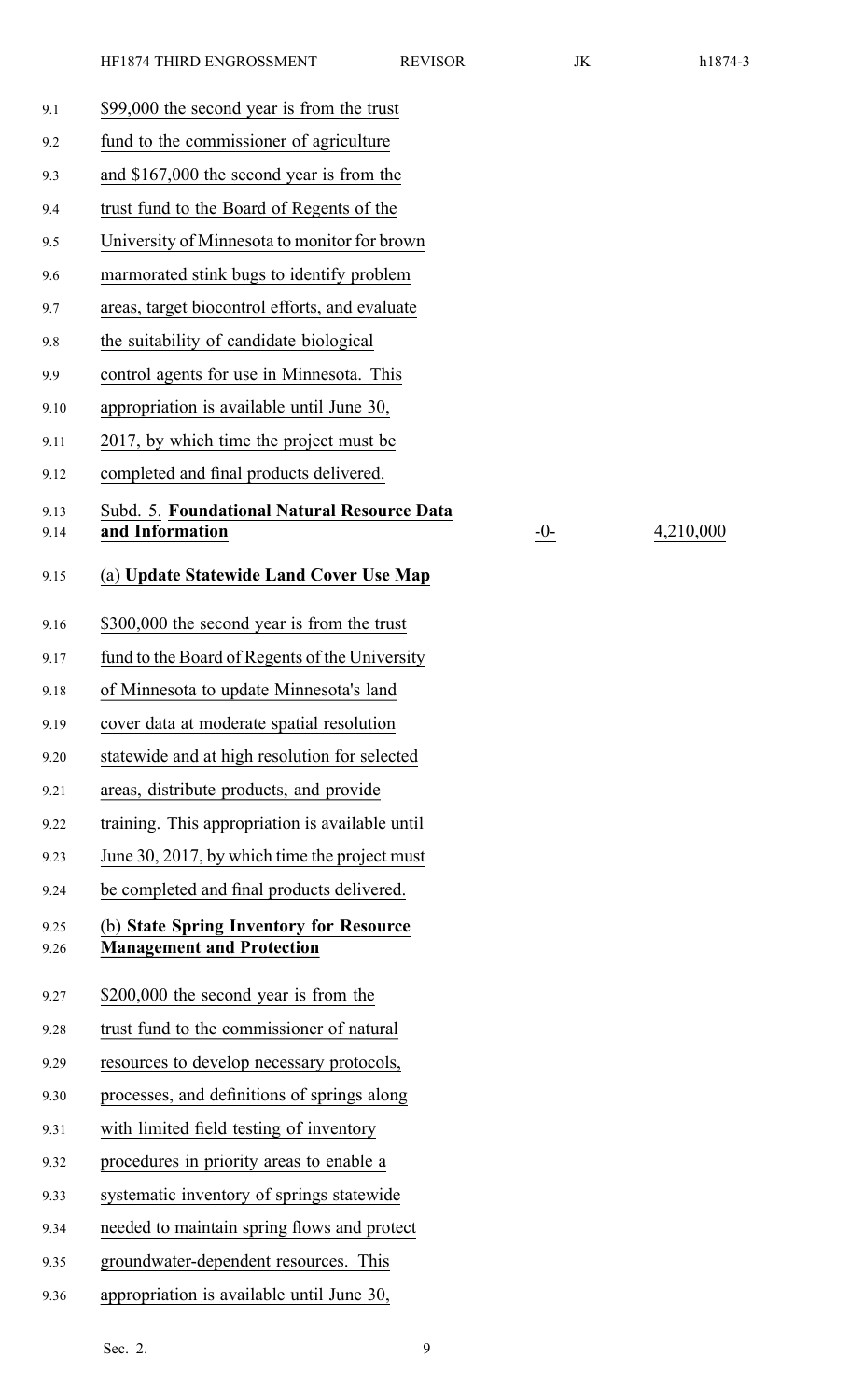- 10.1 2017, by which time the project must be
- 10.2 completed and final products delivered.

## 10.3 (c) **Drainage Records Modernization and** 10.4 **Statewide Geographic Information System** 10.5 **Database**

- 10.6 \$230,000 the second year is from the
- 10.7 trust fund to the Board of Water and
- 10.8 Soil Resources to develop <sup>a</sup> template and
- 10.9 Web-based geographic information system
- 10.10 (GIS) database portal to facilitate statewide
- 10.11 modernization of public drainage records
- 10.12 under Minnesota Statutes, chapter 103E, and
- 10.13 integrate new specifications into existing
- 10.14 drainage records modernization guidelines.
- 10.15 This appropriation is available until June
- 10.16 30, 2017, by which time the project must be
- 10.17 completed and final products delivered.
- 10.18 (d) **Restoring Forest Inventory Data**
- 10.19 \$100,000 the second year is from the trust
- 10.20 fund to the Board of Regents of the University
- 10.21 of Minnesota to obtain and restore statewide
- 10.22 forest inventories of 1935, 1953, and 1966
- 10.23 to link with more recent data to improve
- 10.24 understanding of historical forest trends and
- 10.25 enhance long-term ecological monitoring.

## 10.26 (e) **Assessing Species Vulnerability to Climate** 10.27 **Change Using Phenology**

- 10.28 \$175,000 the second year is from the
- 10.29 trust fund to the Board of Regents of the
- 10.30 University of Minnesota to compile and use
- 10.31 historical datasets to assess change over
- 10.32 time in the ecology of Minnesota species,
- 10.33 identify vulnerable species, and inform
- 10.34 managemen<sup>t</sup> strategies for climate change.
- 10.35 This appropriation is available until June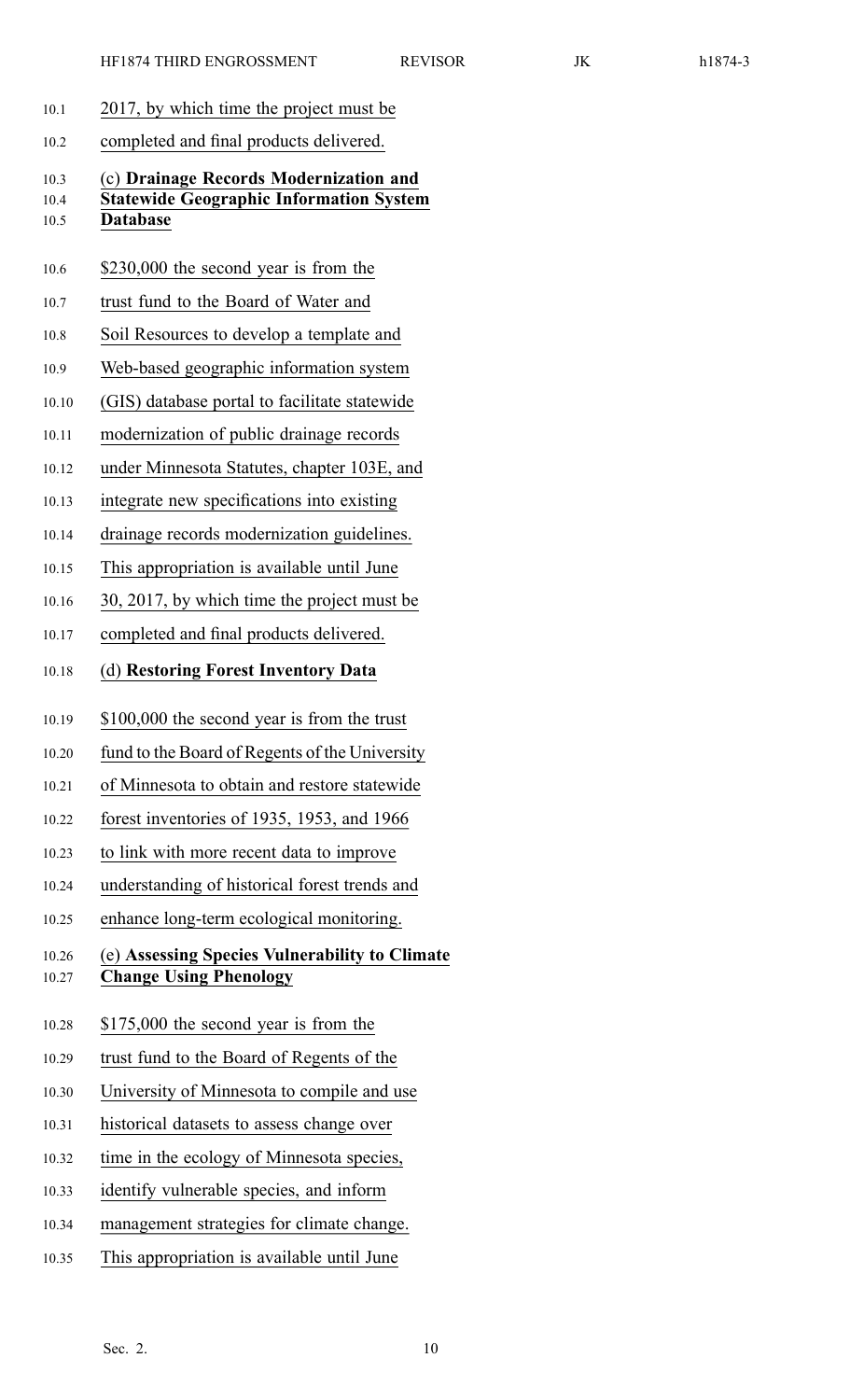- 11.1 30, 2017, by which time the project must be
- 11.2 completed and final products delivered.
- 11.3 (f) **Minnesota Breeding Bird Atlas - Final Phase**
- 11.4 \$300,000 the second year is from the trust
- 11.5 fund to the commissioner of natural resources
- 11.6 for an agreemen<sup>t</sup> with Audubon Minnesota to
- 11.7 complete <sup>a</sup> statewide survey of Minnesota's
- 11.8 breeding bird distributions through final
- 11.9 analysis, preparation, and dissemination of
- 11.10 information collected on an ongoing basis
- 11.11 since 2008 on breeding birds in the state.
- 11.12 The completed atlas must be available for
- 11.13 download from the Internet free of charge.
- 11.14 This appropriation is available until June
- 11.15 30, 2017, by which time the project must be
- 11.16 completed and final products delivered.

## 11.17 (g) **Assessing Contaminants in Minnesota's** 11.18 **Loons and Pelicans - Phase 2**

- 11.19 \$260,000 the second year is from the trust
- 11.20 fund to the commissioner of natural resources
- 11.21 to continue to assess the potential impact
- 11.22 of petroleum, dispersants, and heavy metal
- 11.23 contaminants from the Deepwater Horizon oil
- 11.24 spill in the Gulf of Mexico on the wintering
- 11.25 habitat of Minnesota's common loons
- 11.26 and white pelicans using radiotelemetry,
- 11.27 geolocators, and contaminant analysis.

#### 11.28 (h) **Sandhill Crane Populations and** 11.29 **Management in Minnesota**

- 11.30 \$250,000 the second year is from the
- 11.31 trust fund to the Board of Regents of
- 11.32 the University of Minnesota to delineate
- 11.33 population boundaries, habitat use relative to
- 11.34 crop depredation, and migration patterns and
- 11.35 survival of Minnesota's two populations of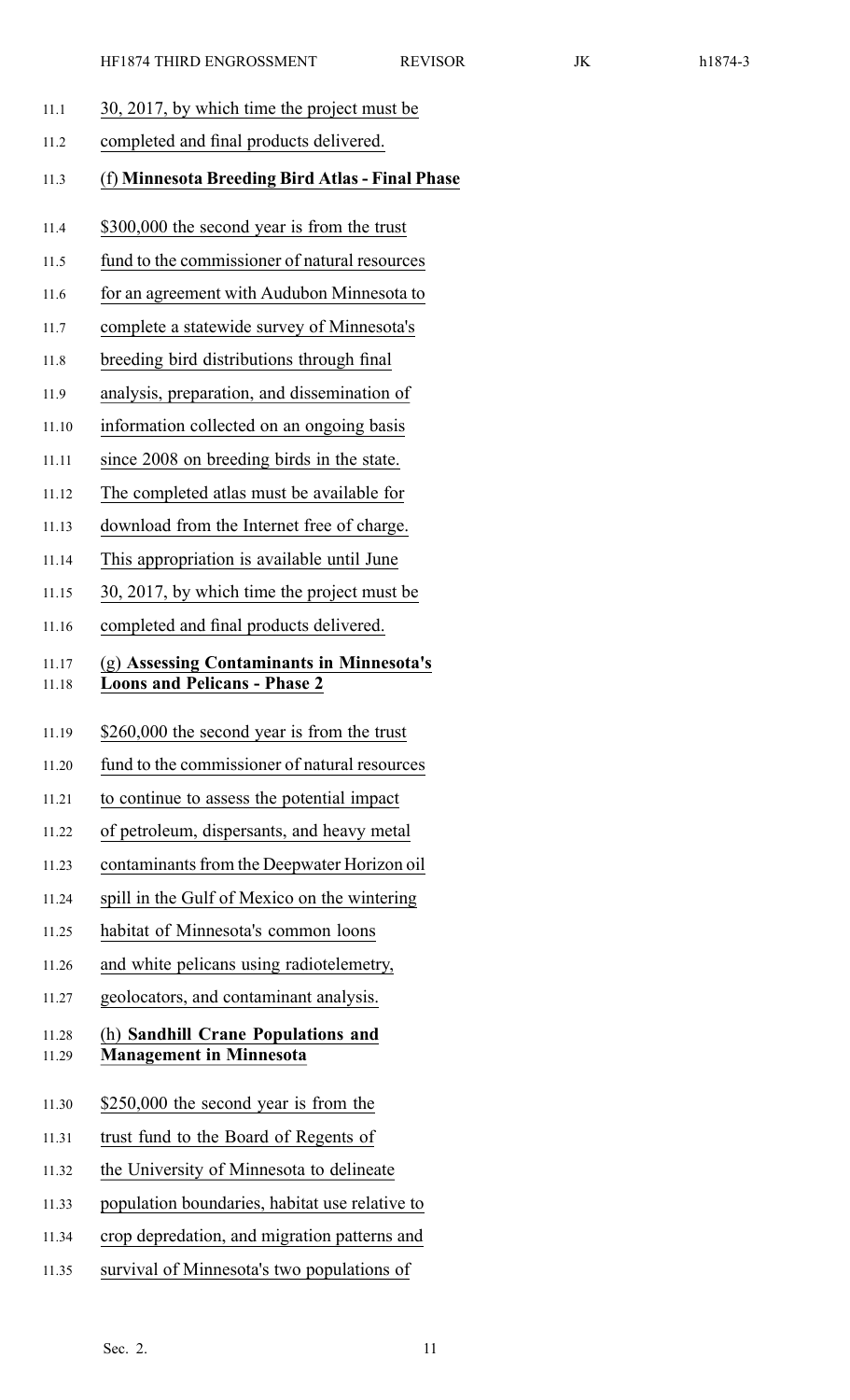| 12.1           | sandhill cranes, Mid-continent and Eastern.                                            |
|----------------|----------------------------------------------------------------------------------------|
| 12.2           | This appropriation is available until June                                             |
| 12.3           | 30, 2017, by which time the project must be                                            |
| 12.4           | completed and final products delivered.                                                |
| 12.5<br>12.6   | (i) Wild Bee Pollinator Surveys in<br><b>Prairie-Grassland Habitats</b>                |
| 12.7           | \$370,000 the second year is from the trust                                            |
| 12.8           | fund to the commissioner of natural resources                                          |
| 12.9           | to assess the current status and distribution                                          |
| 12.10          | of wild bee pollinators in prairie-grassland                                           |
| 12.11          | habitats of Minnesota.                                                                 |
| 12.12<br>12.13 | (j) Imperiled Prairie Butterfly Conservation,<br><b>Research, and Breeding Program</b> |
| 12.14          | \$380,000 the second year is from the trust                                            |
| 12.15          | fund to the Minnesota Zoological Garden                                                |
| 12.16          | and \$245,000 the second year is from the                                              |
| 12.17          | trust fund to the commissioner of natural                                              |
| 12.18          | resources to prevent the extirpation and                                               |
| 12.19          | possible extinction of imperiled native                                                |
| 12.20          | Minnesota butterfly species through                                                    |
| 12.21          | breeding, genetics and mortality research,                                             |
| 12.22          | inventory, monitoring, and public education.                                           |
| 12.23          | This appropriation is available until June                                             |
| 12.24          | 30, 2017, by which time the project must be                                            |
| 12.25          | completed and final products delivered.                                                |
| 12.26<br>12.27 | (k) Conserving Minnesota's Native Freshwater<br><b>Mussels</b>                         |
| 12.28          | \$350,000 the second year is from the                                                  |
| 12.29          | trust fund to the Board of Regents of the                                              |
| 12.30          | University of Minnesota in cooperation                                                 |
| 12.31          | with Macalester College to document                                                    |
| 12.32          | native freshwater mussel abundance                                                     |
| 12.33          | and distribution, quantify environmental                                               |
|                |                                                                                        |

- 12.34 conditions necessary to conserve Minnesota's
- 12.35 native freshwater mussels, and conduct
- 12.36 outreach to local organizations and the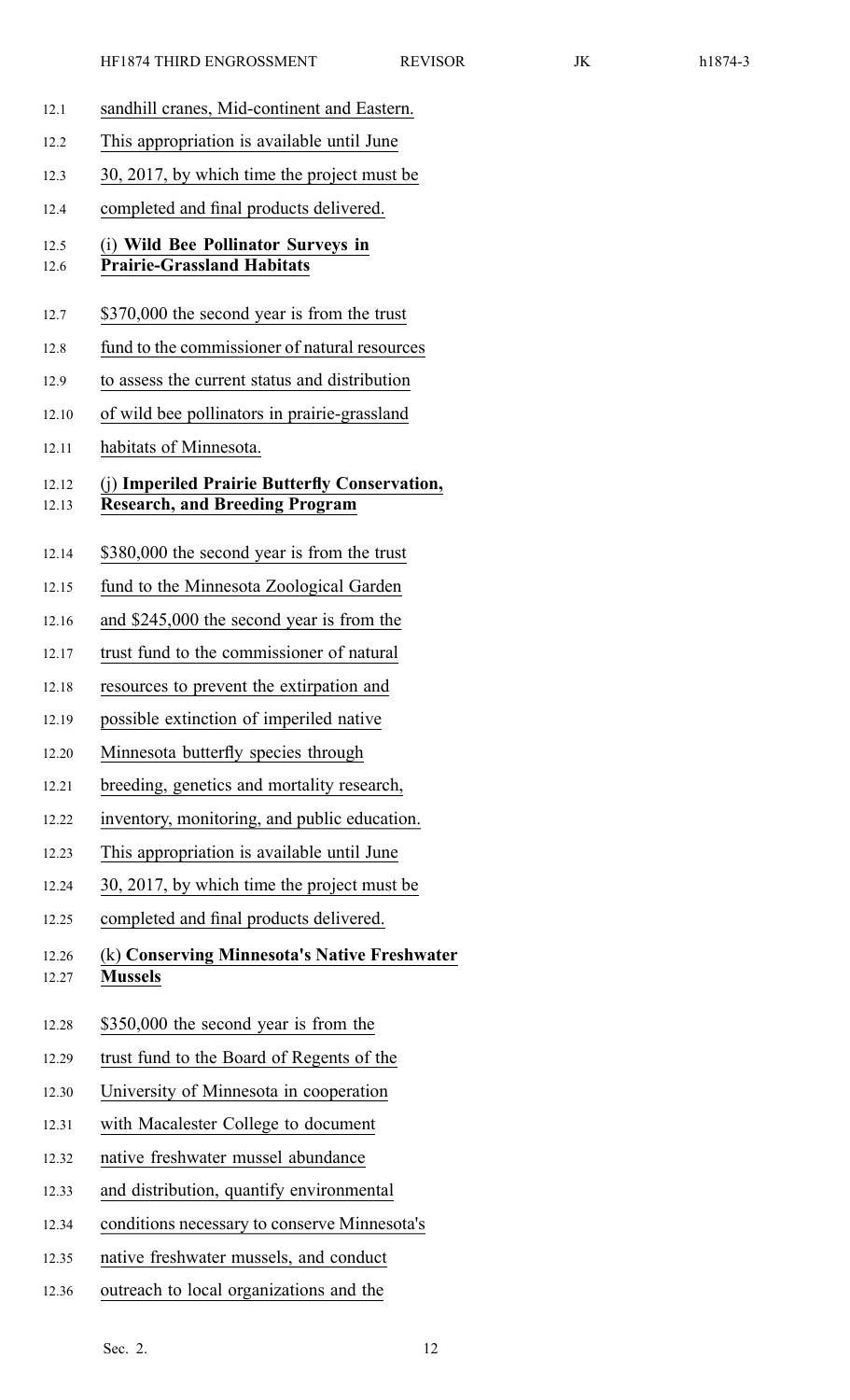HF1874 THIRD ENGROSSMENT REVISOR JK h1874-3 13.1 public. This appropriation is available until 13.2 June 30, 2018, by which time the project must 13.3 be completed and final products delivered. 13.4 (l) **Impacts of Forest Quality on Declining** 13.5 **Minnesota Moose** 13.6 \$300,000 the second year is from the 13.7 trust fund to the Board of Regents of the 13.8 University of Minnesota in cooperation with 13.9 the Department of Natural Resources to 13.10 link regional patterns of moose abundance 13.11 through time to the distribution of food 13.12 and cover and determine if this distribution 13.13 affects the diet and survival of individual 13.14 moose. This appropriation is available until 13.15 June 30, 2017, by which time the project must 13.16 be completed and final products delivered. 13.17 (m) **Moose Decline and Air Temperatures in** 13.18 **Northeastern Minnesota** 13.19 \$600,000 the second year is from the 13.20 trust fund to the commissioner of natural 13.21 resources in cooperation with the University 13.22 of Minnesota to study the physiology and 13.23 behavior of adult moose and effects of female 13.24 condition on calf production and survival to 13.25 determine the impact of air temperature on 13.26 moose population performance and decline. 13.27 This appropriation is available until June 13.28 30, 2017, by which time the project must be 13.29 completed and final products delivered. 13.30 (n) **Expansion of Minnesota Wildflowers** 13.31 **Online Botanical Reference** 13.32 \$150,000 the second year is from the 13.33 trust fund to the commissioner of natural 13.34 resources for an agreemen<sup>t</sup> with Minnesota 13.35 Wildflowers Information to accelerate field 13.36 work for surveying and imaging of plant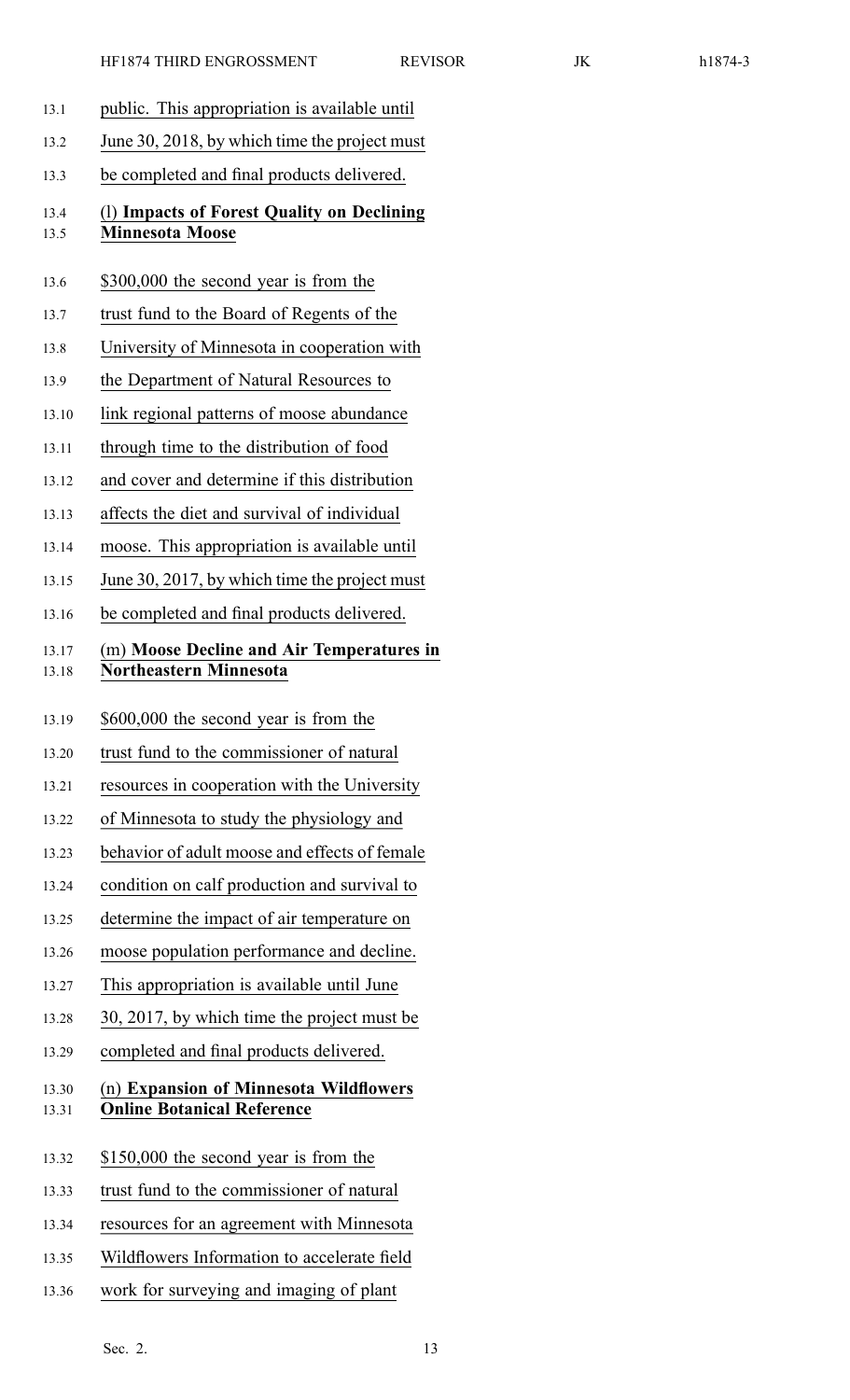| u<br>ັ<br>n i<br>∧ |  |
|--------------------|--|
|--------------------|--|

14.16 **Enhance Land, Water, and Habitat** -0- 3,675,000

| 14.1           | species and publication of species profiles                                       |
|----------------|-----------------------------------------------------------------------------------|
| 14.2           | to a plant identification reference Web site                                      |
| 14.3           | available to the public and land managers.                                        |
| 14.4           | Images acquired and information compiled                                          |
| 14.5           | using these funds are for purposes of public                                      |
| 14.6           | information available on a Web site. If the                                       |
| 14.7           | organization is no longer able to maintain the                                    |
| 14.8           | Web site, the organization shall work with                                        |
| 14.9           | the state and the University of Minnesota                                         |
| 14.10          | Bell Museum of Natural History to ensure                                          |
| 14.11          | the materials remain publicly available on                                        |
| 14.12          | the Web. This appropriation is available until                                    |
| 14.13          | June 30, 2017, by which time the project must                                     |
| 14.14          | be completed and final products delivered.                                        |
| 14.15          | Subd. 6. Methods to Protect, Restore, and                                         |
| 14.16          | <b>Enhance Land, Water, and Habitat</b>                                           |
| 14.17          | (a) Enhancing Pollinator Landscapes                                               |
| 14.18          | \$864,000 the second year is from the                                             |
| 14.19          | trust fund to the Board of Regents of the                                         |
| 14.20          | University of Minnesota to identify sources                                       |
| 14.21          | of nectar and pollen for native pollinators                                       |
| 14.22          | and honey bees and coordinate ongoing and                                         |
| 14.23          | future efforts to enhance pollinator habitat                                      |
| 14.24          | and opportunities for pollinator nesting and                                      |
| 14.25          | foraging. This appropriation is available until                                   |
| 14.26          | June 30, 2017, by which time the project must                                     |
| 14.27          | be completed and final products delivered.                                        |
| 14.28<br>14.29 | (b) Understanding Systemic Insecticides as<br><b>Protection Strategy for Bees</b> |
| 14.30          | \$326,000 the second year is from the                                             |
| 14.31          | trust fund to the Board of Regents of the                                         |
| 14.32          | University of Minnesota to continue research                                      |
| 14.33          | on how native bee and honey bee colonies                                          |
| 14.34          | are impacted by systemic, neonicotinyl                                            |
| 14.35          | insecticides in pollen and nectar of plants                                       |
| 14.36          | growing in fields and landscapes. This                                            |
|                |                                                                                   |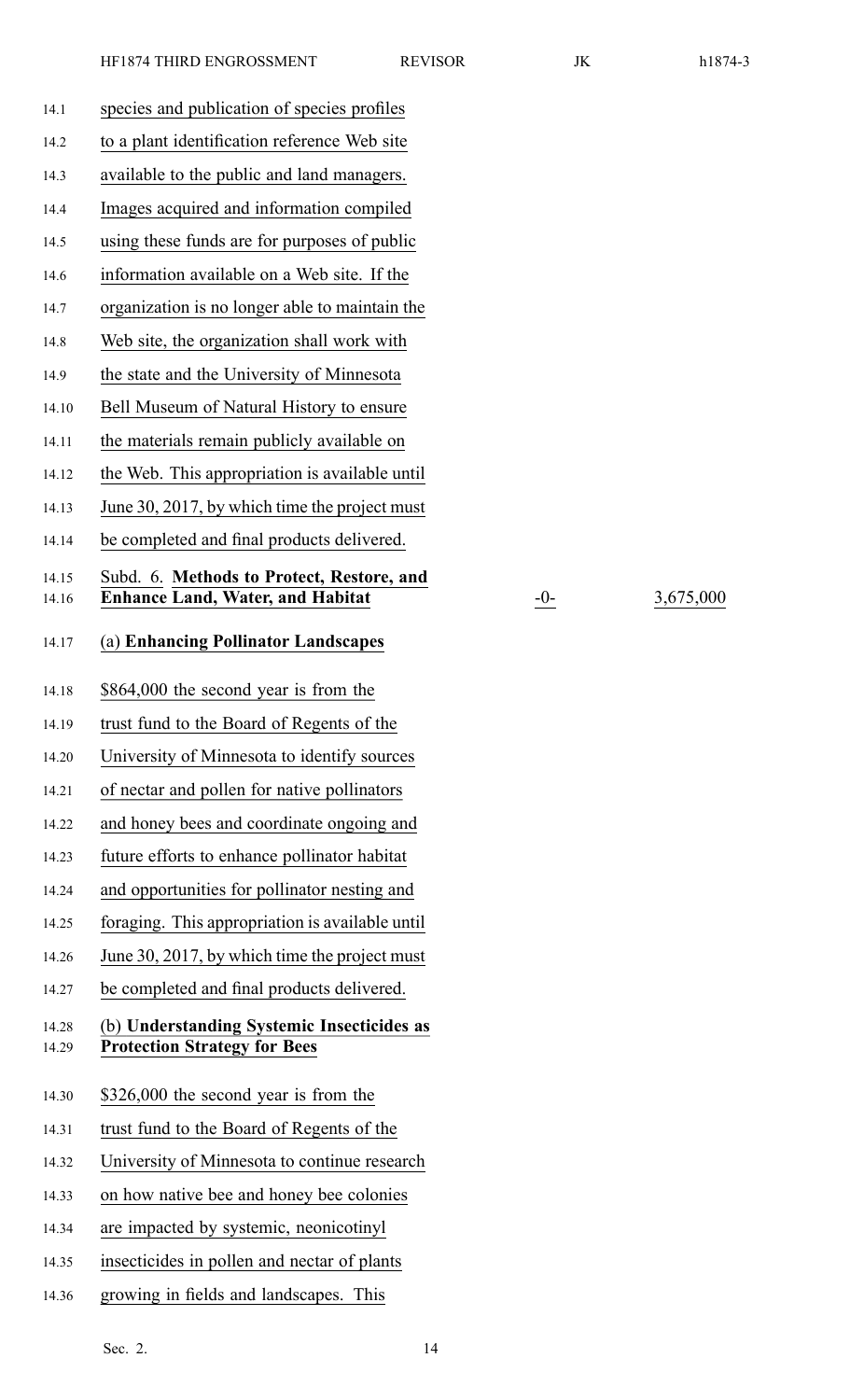- 15.1 appropriation is available until June 30,
- 15.2 2017, by which time the project must be
- 15.3 completed and final products delivered.

#### 15.4 (c) **Prairie Sustainability Through Seed** 15.5 **Storage, Beneficial Microbes, and Adaptation**

- 15.6 \$600,000 the second year is from the
- 15.7 trust fund to the Board of Regents of the
- 15.8 University of Minnesota to collect and
- 15.9 preserve germplasm of plants throughout
- 15.10 Minnesota's prairie region, study the
- 15.11 microbial effects that promote plant health,
- 15.12 analyze local adaptation, and evaluate the
- 15.13 adaptive capacity of prairie plant populations.
- 15.14 This appropriation is available until June
- 15.15 30, 2017, by which time the project must be
- 15.16 completed and final products delivered.

#### 15.17 (d) **Northeast Minnesota White Cedar** 15.18 **Restoration – Phase 2**

- 15.19 \$335,000 the second year is from the trust
- 15.20 fund to the Board of Water and Soil Resources
- 15.21 to continue an assessment of the decline of
- 15.22 northern white cedar plant communities in
- 15.23 northeast Minnesota, demonstrate restoration
- 15.24 techniques, and provide cedar restoration
- 15.25 training to local units of government. This
- 15.26 appropriation is available until June 30,
- 15.27 2017, by which time the project must be
- 15.28 completed and final products delivered.
- 15.29 (e) **Southeast Minnesota Watershed Protection** 15.30 **Plan**
- 15.31 \$200,000 the second year is from the
- 15.32 trust fund to the commissioner of natural
- 15.33 resources for an agreemen<sup>t</sup> with The Nature
- 15.34 Conservancy to provide <sup>a</sup> framework and
- 15.35 plans for the protection and stewardship of
- 15.36 unimpaired waters in southeast Minnesota.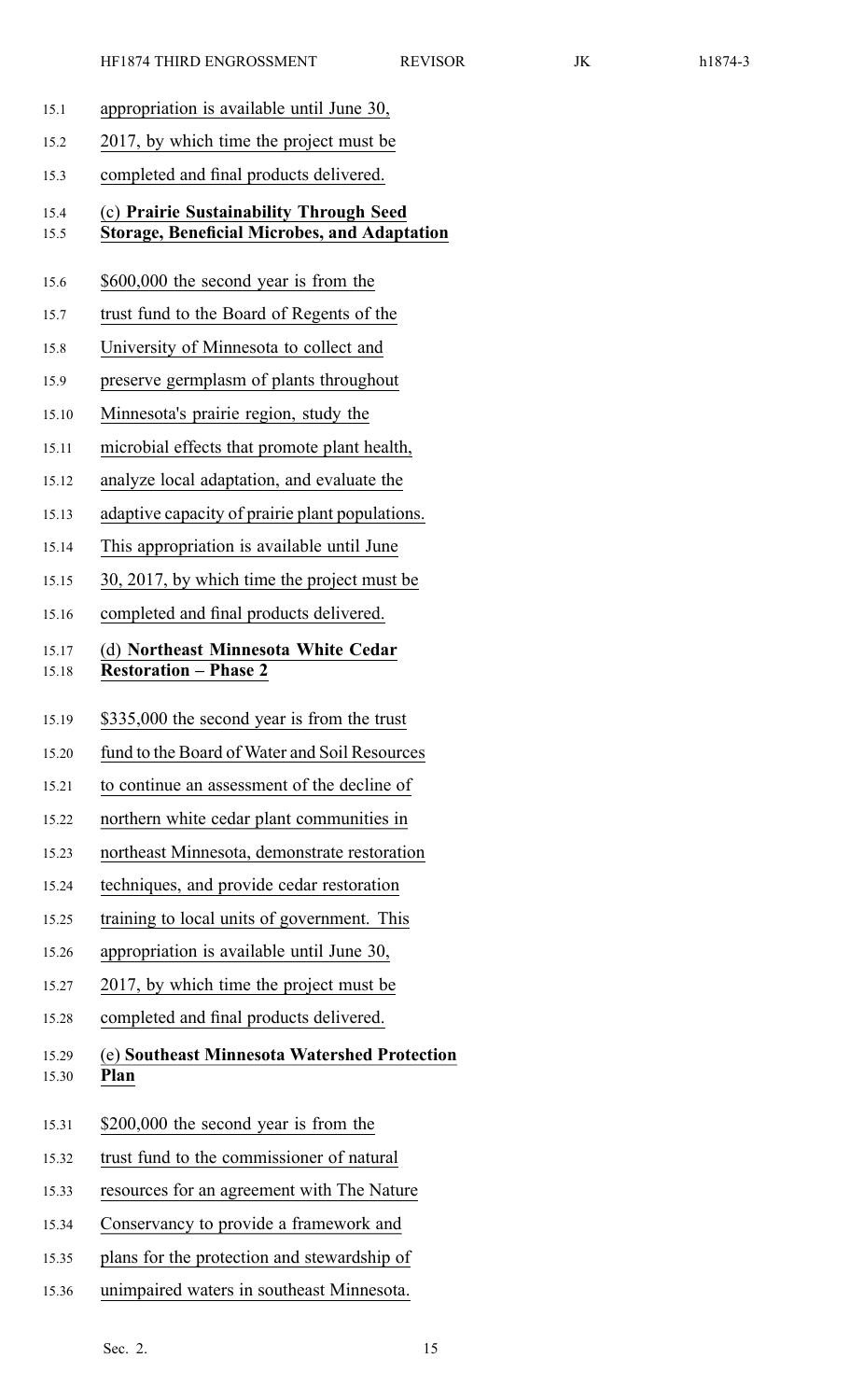| 16.1           | The result will be a template for watershed                                         |
|----------------|-------------------------------------------------------------------------------------|
| 16.2           | protection in Minnesota. This appropriation                                         |
| 16.3           | is available until June 30, 2017, by which                                          |
| 16.4           | time the project must be completed and final                                        |
| 16.5           | products delivered.                                                                 |
| 16.6<br>16.7   | (f) Upland and Shoreline Restoration in<br><b>Greater Metropolitan Area</b>         |
| 16.8           | \$300,000 the second year is from the                                               |
| 16.9           | trust fund to the commissioner of natural                                           |
| 16.10          | resources for an agreement with Great River                                         |
| 16.11          | Greening to restore and enhance upland,                                             |
| 16.12          | shoreline, and approximately 150 acres of                                           |
| 16.13          | forests, woodlands, savanna, and prairie and                                        |
| 16.14          | to provide related educational opportunities                                        |
| 16.15          | for volunteers in the greater metropolitan                                          |
| 16.16          | area. A list of proposed restorations and                                           |
| 16.17          | enhancements must be provided as part of                                            |
| 16.18          | the required work plan. This appropriation                                          |
| 16.19          | is available until June 30, 2017, by which                                          |
| 16.20          | time the project must be completed and final                                        |
| 16.21          | products delivered.                                                                 |
| 16.22<br>16.23 | (g) Prairie, Forest, and Savanna Restoration in<br><b>Greater Metropolitan Area</b> |
| 16.24          | \$200,000 the second year is from the trust                                         |
| 16.25          | fund to the commissioner of natural resources                                       |
| 16.26          | for an agreement with Friends of the                                                |
| 16.27          | Mississippi River to restore approximately                                          |
| 16.28          | 150 acres of prairie, forests, and oak savanna                                      |
| 16.29          | in the greater metropolitan area. A list of                                         |
| 16.30          | proposed restorations and enhancements                                              |
| 16.31          | must be provided as part of the required work                                       |
| 16.32          | plan. This appropriation is available until                                         |
| 16.33          | June 30, 2017, by which time the project must                                       |
| 16.34          | be completed and final products delivered.                                          |
| 16.35<br>16.36 | (h) Nutrient Capture through Water<br><b>Management and Biomass Harvesting</b>      |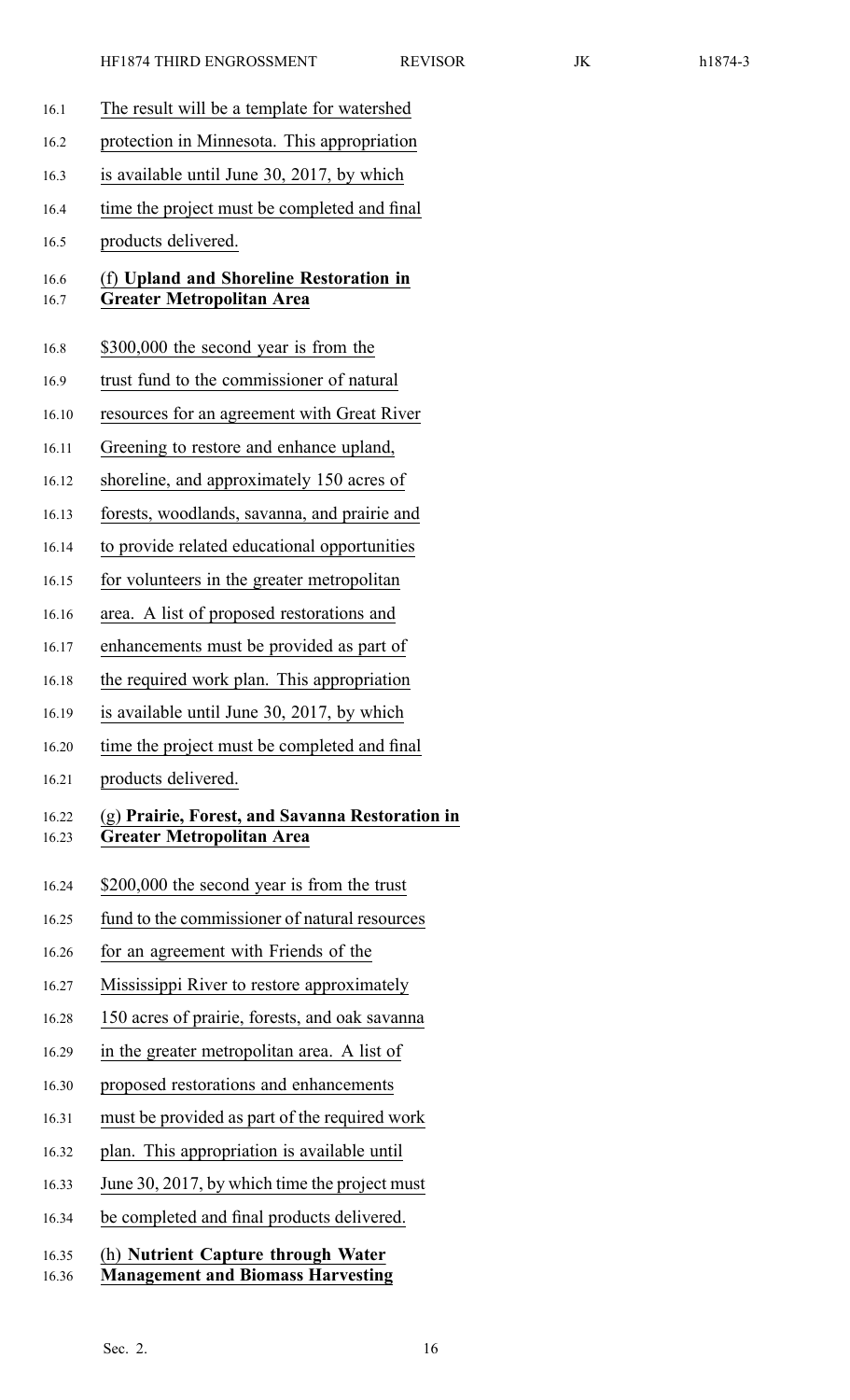- 17.1 \$300,000 the second year is from the trust
- 17.2 fund to the commissioner of natural resources
- 17.3 for an agreemen<sup>t</sup> with the Red River Basin
- 17.4 Commission to evaluate the potential capture
- 17.5 of excess nutrients using cattails grown and
- 17.6 harvested within shallow flood reservoirs
- 17.7 for bioenergy use. This appropriation is
- 17.8 available until June 30, 2017, by which time
- 17.9 the project must be completed and final
- 17.10 products delivered.

#### 17.11 (i) **Cattail Management for Wetland Wildlife** 17.12 **and Bioenergy Potential**

- 17.13 \$74,000 the second year is from the trust fund
- 17.14 to the Board of Regents of the University of
- 17.15 Minnesota for the Northwest Research and
- 17.16 Outreach Center in Crookston to evaluate
- 17.17 different managemen<sup>t</sup> techniques for cattail
- 17.18 control and related wildlife impacts in
- 17.19 northwest Minnesota and to assess the use of
- 17.20 cattails as <sup>a</sup> biofuel feedstock.

#### 17.21 (j) **Dredged Sediment for Forest Restoration on** 17.22 **Unproductive Minelands**

- 17.23 \$300,000 the second year is from the
- 17.24 trust fund to the Board of Regents of the
- 17.25 University of Minnesota–Duluth for the
- 17.26 Natural Resources Research Institute to
- 17.27 restore up to 136 acres of unproductive mine
- 17.28 stockpile while improving the treatment
- 17.29 of municipal sewage and biosolids near
- 17.30 Virginia using clean Erie Pier dredged
- 17.31 sediment and managed forestry techniques.
- 17.32 This appropriation is available until June
- 17.33 30, 2018, by which time the project must be
- 17.34 completed and final products delivered.
- 17.35 (k) **Expansion of Greenhouse Production**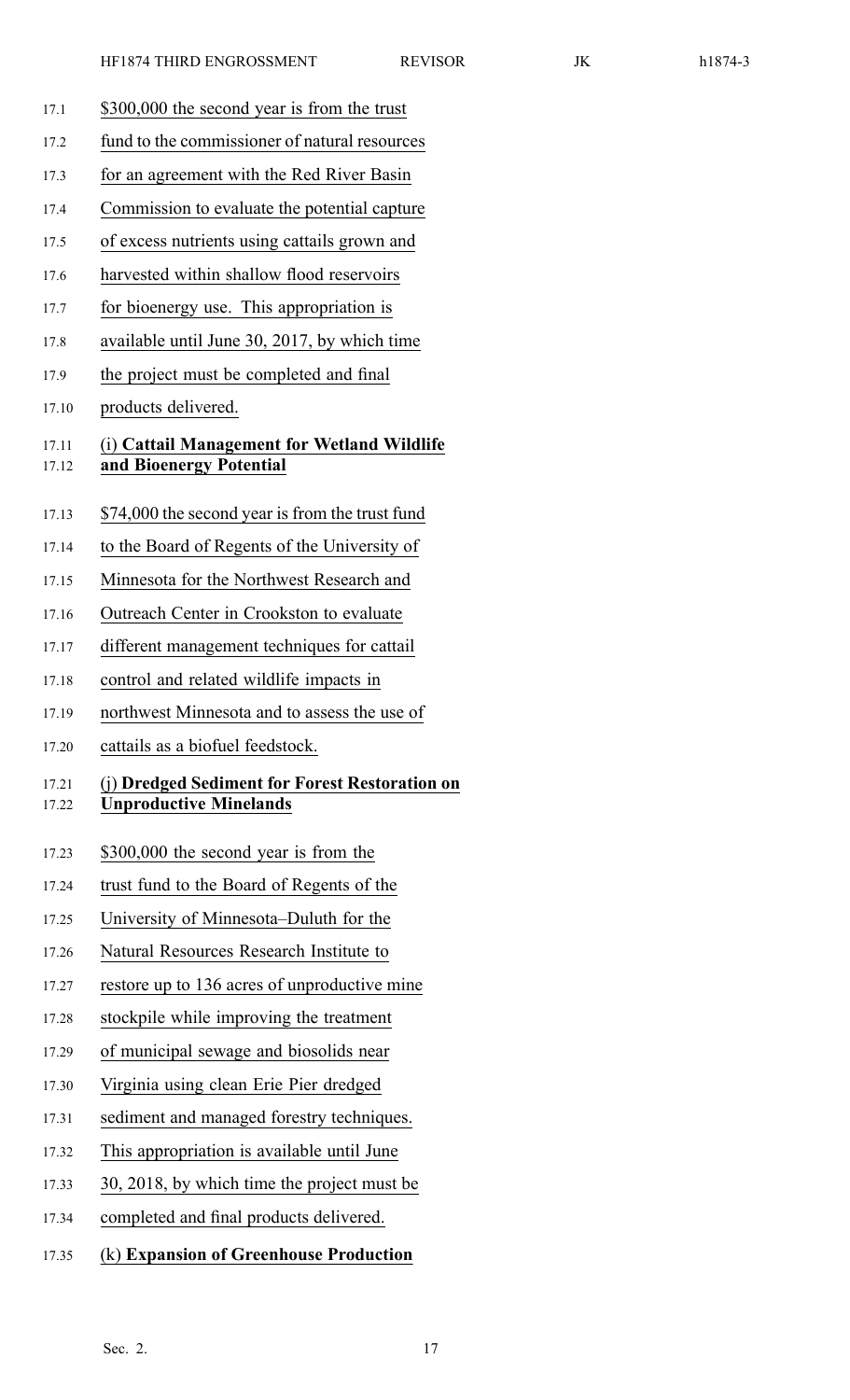| 18.1                    | \$176,000 the second year is from the                                                                      |
|-------------------------|------------------------------------------------------------------------------------------------------------|
| 18.2                    | trust fund to the commissioner of natural                                                                  |
| 18.3                    | resources for an agreement with the city                                                                   |
| 18.4                    | of Silver Bay to expand and enhance a                                                                      |
| 18.5                    | city-owned greenhouse facility to increase                                                                 |
| 18.6                    | system production for locally grown food on                                                                |
| 18.7                    | a year-round basis and reduce water usage.                                                                 |
| 18.8<br>18.9            | Subd. 7. Land Acquisition, Habitat and<br>Recreation                                                       |
| 18.10<br>18.11<br>18.12 | (a) Scientific and Natural Area Acquisition,<br><b>Restoration, Improvement, and Citizen</b><br>Engagement |
| 18.13                   | $$2,540,000$ the second year is from the                                                                   |
| 18.14                   | trust fund to the commissioner of natural                                                                  |
| 18.15                   | resources to acquire lands with high-quality                                                               |
| 18.16                   | native plant communities and rare features to                                                              |
| 18.17                   | be established as scientific and natural areas                                                             |
| 18.18                   | as provided in Minnesota Statutes, section                                                                 |
| 18.19                   | 86A.05, subdivision 5, restore and improve                                                                 |
| 18.20                   | parts of scientific and natural areas, and                                                                 |
| 18.21                   | provide technical assistance and outreach. A                                                               |
| 18.22                   | list of proposed acquisitions must be provided                                                             |
| 18.23                   | as part of the required work program. Land                                                                 |
| 18.24                   | acquired with this appropriation must                                                                      |
| 18.25                   | be sufficiently improved to meet at least                                                                  |
| 18.26                   | minimum management standards, as                                                                           |
| 18.27                   | determined by the commissioner of natural                                                                  |
| 18.28                   | resources. This appropriation is available                                                                 |
| 18.29                   | until June 30, 2017, by which time the                                                                     |
| 18.30                   | project must be completed and final products                                                               |
| 18.31                   | delivered.                                                                                                 |
| 18.32<br>18.33          | (b) Metropolitan Regional Park System<br><b>Acquisition</b>                                                |
|                         |                                                                                                            |
| 18.34                   | $$1,500,000$ the second year is from the                                                                   |
| 18.35                   | trust fund to the Metropolitan Council for                                                                 |

18.36 grants for the acquisition of lands within

10<sup>-</sup> 6,923,000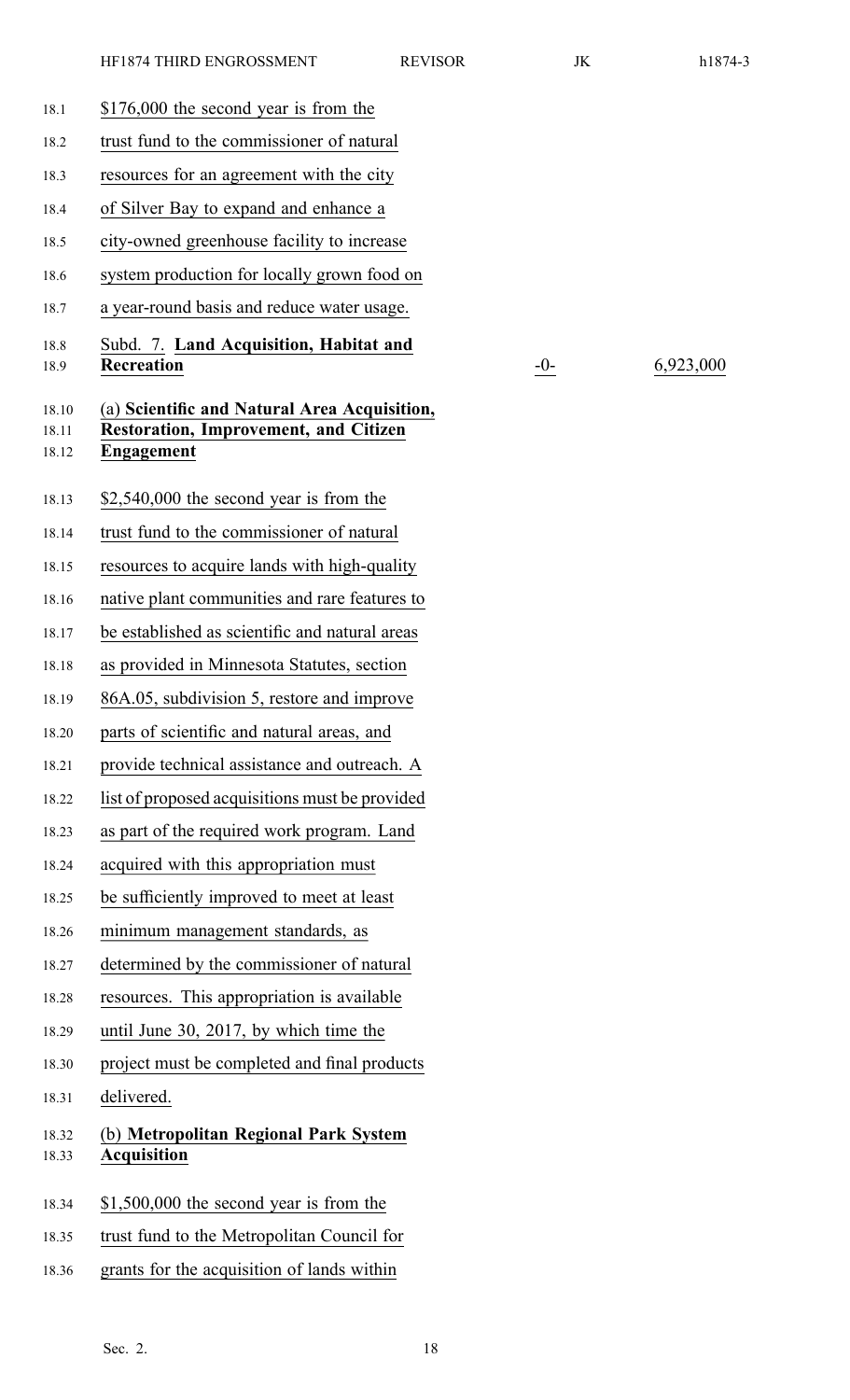| ×<br>וו |  |
|---------|--|
|---------|--|

| 19.1  | the approved park unit boundaries of the         |
|-------|--------------------------------------------------|
| 19.2  | metropolitan regional park system. This          |
| 19.3  | appropriation may not be used for the            |
| 19.4  | purchase of habitable residential structures.    |
| 19.5  | A list of proposed fee title and easement        |
| 19.6  | acquisitions must be provided as part of the     |
| 19.7  | required work program. This appropriation        |
| 19.8  | must be matched by at least 40 percent of        |
| 19.9  | nonstate money that must be committed by         |
| 19.10 | December 31, 2014, or the appropriation          |
| 19.11 | cancels. This appropriation is available until   |
| 19.12 | June 30, 2017, by which time the project must    |
| 19.13 | be completed and final products delivered.       |
| 19.14 | (c) Mesabi Trail Development - Soudan to Ely     |
| 19.15 | Segment                                          |
| 19.16 | \$1,000,000 the second year is from the          |
| 19.17 | trust fund to the commissioner of natural        |
| 19.18 | resources for an agreement with St. Louis        |
| 19.19 | and Lake Counties Regional Rail Authority        |
| 19.20 | for the right-of-way acquisition, design,        |
| 19.21 | and construction of segments of the Mesabi       |
| 19.22 | Trail totaling approximately 11 miles east       |
| 19.23 | of Soudan towards Ely. This appropriation        |
| 19.24 | is available until June 30, 2017, by which       |
| 19.25 | time the project must be completed and final     |
| 19.26 | products delivered.                              |
| 19.27 | (d) Shoreland Acquisition on St. Croix River     |
|       |                                                  |
| 19.28 | $$1,250,000$ the second year is from the trust   |
| 19.29 | fund to the commissioner of natural resources    |
| 19.30 | for an agreement with Washington County to       |
| 19.31 | purchase 15 acres, encompassing 3,500 feet       |
| 19.32 | of St. Croix shoreland paralleling Brown's       |
| 19.33 | Creek State Trail in the city of Stillwater. The |
| 19.34 | county will transfer the parcel to the city of   |
| 19.35 | Stillwater. This appropriation is contingent     |
|       |                                                  |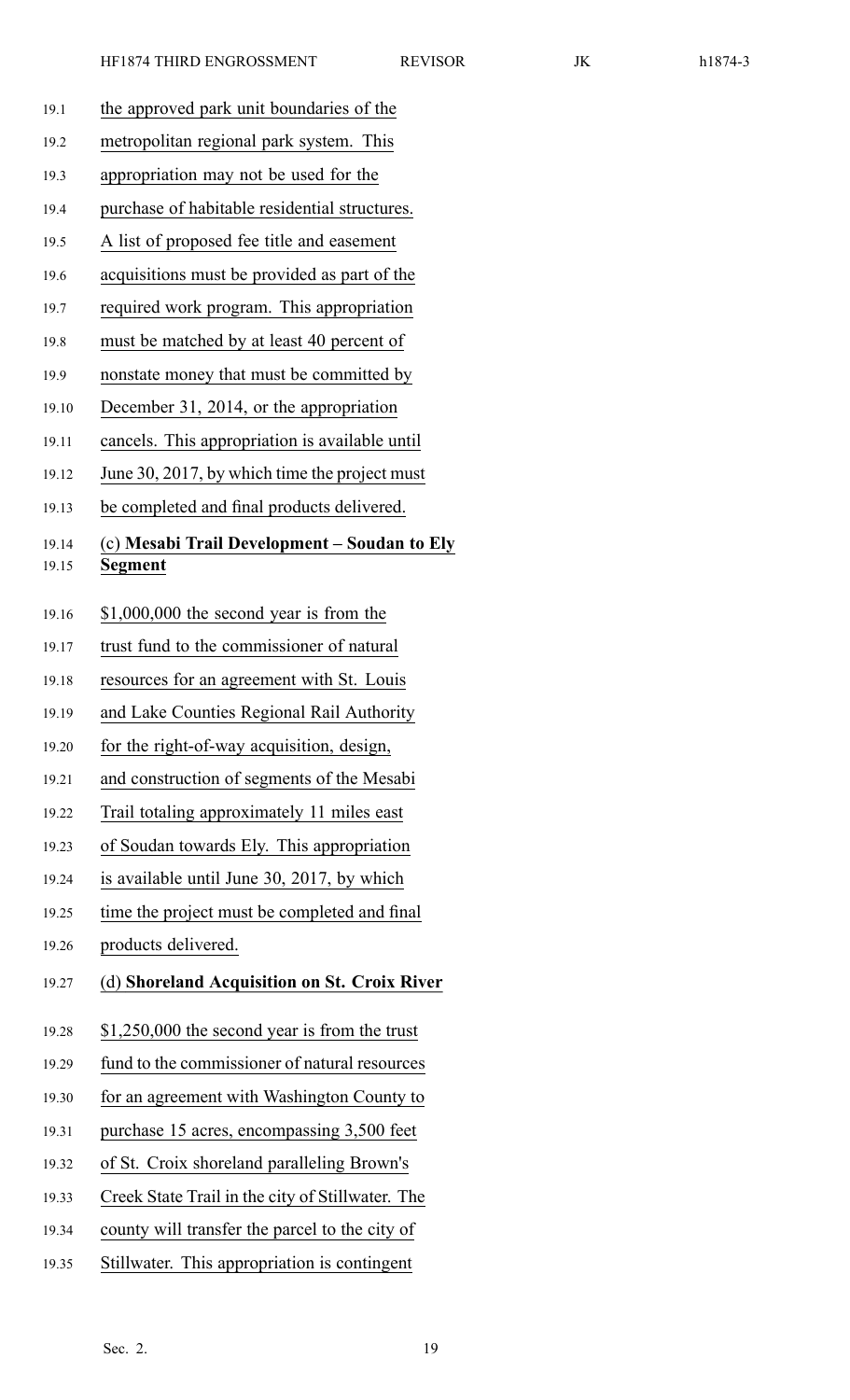| 20.1           | on the expenditure of at least \$2,500,000 of                        |
|----------------|----------------------------------------------------------------------|
| 20.2           | nonstate match.                                                      |
| 20.3<br>20.4   | (e) Martin County Park and Natural Area<br><b>Acquisition</b>        |
| 20.5           | \$435,000 the second year is from the                                |
| 20.6           | trust fund to the commissioner of natural                            |
| 20.7           | resources for an agreement with the Fox                              |
| 20.8           | Lake Conservation League, Inc. and Martin                            |
| 20.9           | County to acquire approximately 40 acres                             |
| 20.10          | in Martin County, including a ten-acre                               |
| 20.11          | prairie remnant to be owned and managed                              |
| 20.12          | by Martin County as part of its park system.                         |
| 20.13          | A vegetation management plan must be                                 |
| 20.14          | developed and implemented and public                                 |
| 20.15          | access must be provided to the native prairie                        |
| 20.16          | remnant. This appropriation is available until                       |
| 20.17          | June 30, 2017, by which time the project must                        |
| 20.18          | be completed and final products delivered.                           |
| 20.19<br>20.20 | (f) Minnesota River Water Trailhead and<br><b>Landing in Morton</b>  |
| 20.21          | \$198,000 the second year is from the                                |
| 20.22          | trust fund to the commissioner of natural                            |
| 20.23          | resources for an agreement with the city                             |
| 20.24          | of Morton to transform a municipal parcel                            |
| 20.25          | from a compost site into a Minnesota River                           |
| 20.26          | water trailhead and landing and to design and                        |
| 20.27          | build interpretative trails around the landing                       |
| 20.28          | complex. This appropriation is available until                       |
| 20.29          | June 30, 2017, by which time the project must                        |
| 20.30          | be completed and final products delivered.                           |
| 20.31<br>20.32 | Subd. 8. Air Quality, Climate Change, and<br><b>Renewable Energy</b> |
| 20.33<br>20.34 | (a) Solar Cell Materials from Sulfur and<br><b>Common Metals</b>     |
| 20.35          | \$494,000 the second year is from the                                |

20.36 trust fund to the Board of Regents of the

20.32 **Renewable Energy** -0- 3,360,000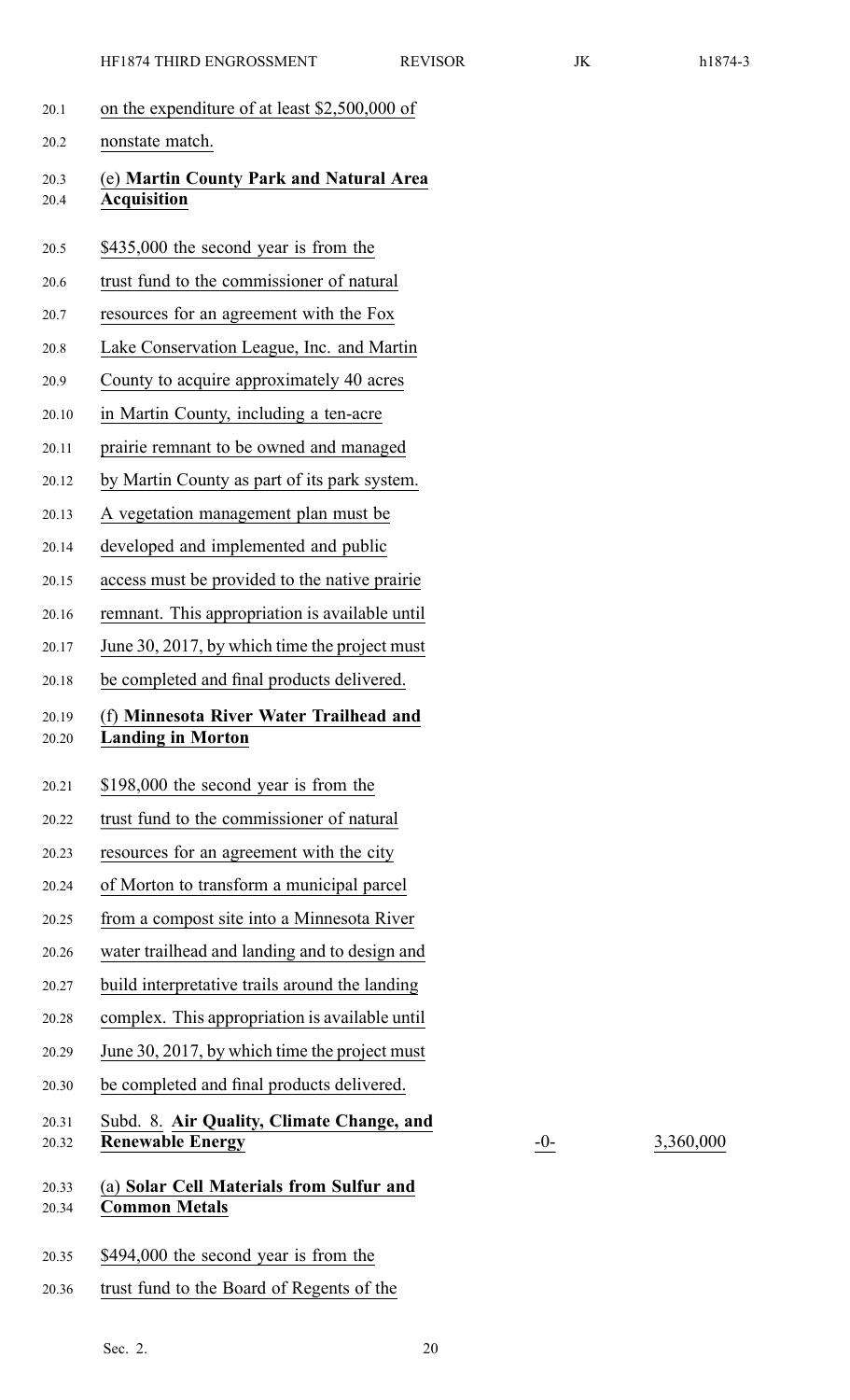- 21.1 University of Minnesota to develop solar cell 21.2 materials using nontoxic and common metals 21.3 combined with sulfur. This appropriation 21.4 is subject to Minnesota Statutes, section 21.5 116P.10. This appropriation is available until 21.6 June 30, 2017, by which time the project must 21.7 be completed and final products delivered. 21.8 (b) **Innovative Groundwater-Enhanced** 21.9 **Geothermal Heat Pump Study** 21.10 \$196,000 the second year is from the 21.11 trust fund to the Board of Regents of the 21.12 University of Minnesota to analyze and 21.13 validate <sup>a</sup> new geothermal pump method and 21.14 technology that will reduce heat pump costs 21.15 and improve performance and predictability. 21.16 This appropriation is subject to Minnesota 21.17 Statutes, section 116P.10. 21.18 (c) **Demonstrating Innovative Technologies to** 21.19 **Fully Utilize Wastewater Resources** 21.20 \$1,000,000 the second year is from the 21.21 trust fund to the Board of Regents of the 21.22 University of Minnesota to demonstrate 21.23 innovative technologies to utilize and 21.24 treat wastewater streams for conversion 21.25 of treatment by-products to biofuels. This 21.26 appropriation is subject to Minnesota 21.27 Statutes, section 116P.10. This appropriation 21.28 is available until June 30, 2017, by which 21.29 time the project must be completed and final
	- 21.30 products delivered.
	- 21.31 (d) **Transitioning Minnesota Farms to Local** 21.32 **Energy**
	- 21.33 \$500,000 the second year is from the trust
	- 21.34 fund to the Board of Regents of the University
	- 21.35 of Minnesota for the West Central Research
	- 21.36 and Outreach Center in Morris to develop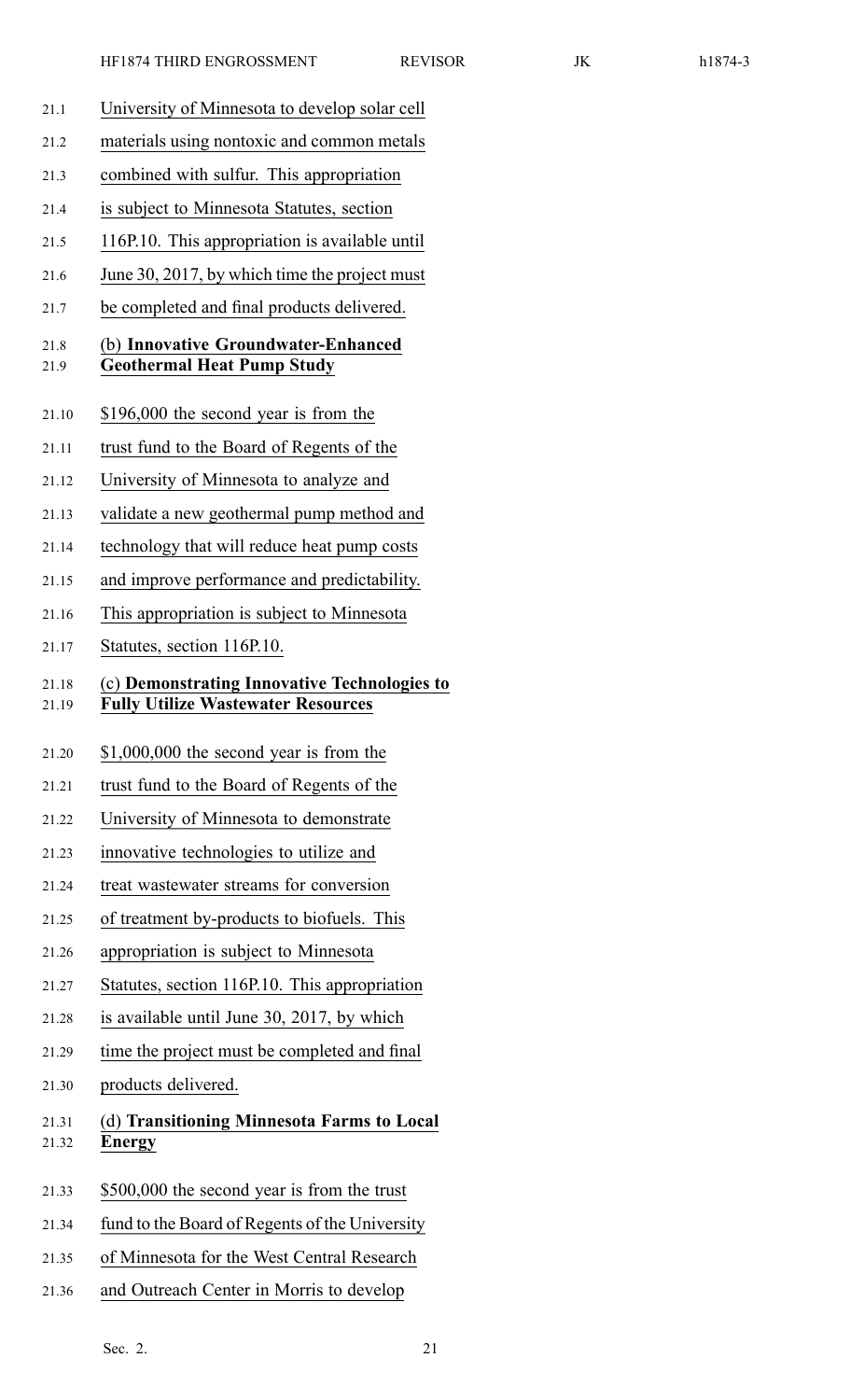| 22.1           | clean energy strategies for Minnesota farms                                               |  |
|----------------|-------------------------------------------------------------------------------------------|--|
| 22.2           | in order to reduce fossil fuel energy use                                                 |  |
| 22.3           | and increase local energy production. Any                                                 |  |
| 22.4           | installation of infrastructure or improvements                                            |  |
| 22.5           | must be at the University of Minnesota West                                               |  |
| 22.6           | Central Research and Outreach Center. This                                                |  |
| 22.7           | appropriation is available until June 30,                                                 |  |
| 22.8           | 2017, by which time the project must be                                                   |  |
| 22.9           | completed and final products delivered.                                                   |  |
| 22.10<br>22.11 | (e) Life Cycle Energy of Renewably Produced<br><b>Nitrogen Fertilizers</b>                |  |
| 22.12          | \$250,000 the second year is from the trust                                               |  |
| 22.13          | fund to the Board of Regents of the University                                            |  |
| 22.14          | of Minnesota for the West Central Research                                                |  |
| 22.15          | and Outreach Center in Morris to calculate                                                |  |
| 22.16          | fossil fuel energy savings and greenhouse                                                 |  |
| 22.17          | gas reductions resulting from the use of local                                            |  |
| 22.18          | renewable energy technologies, including                                                  |  |
| 22.19          | biomass gasification, anaerobic digestion,                                                |  |
| 22.20          | and hydroelectricity to produce fertilizer.                                               |  |
| 22.21          | This appropriation is available until June                                                |  |
| 22.22          | 30, 2017, by which time the project must be                                               |  |
| 22.23          | completed and final products delivered.                                                   |  |
| 22.24<br>22.25 | (f) Clean Water and Renewable Energy from<br><b>Beet Processing Wastewater and Manure</b> |  |
| 22.26          | \$400,000 the second year is from the                                                     |  |
| 22.27          | trust fund to the Board of Regents of the                                                 |  |
| 22.28          | University of Minnesota for the Southern                                                  |  |
| 22.29          | Research and Outreach Center in Waseca to                                                 |  |
| 22.30          | research the cofermentation of sugar beet                                                 |  |
| 22.31          | processing wastewater and swine manure                                                    |  |
| 22.32          | for hydrogen and methane production and                                                   |  |
| 22.33          | to install and evaluate a pilot-scale system.                                             |  |
| 22.34          | This appropriation is subject to Minnesota                                                |  |
| 22.35          | Statutes, section 116P.10. This appropriation                                             |  |
| 22.36          | is available until June 30, 2017, by which                                                |  |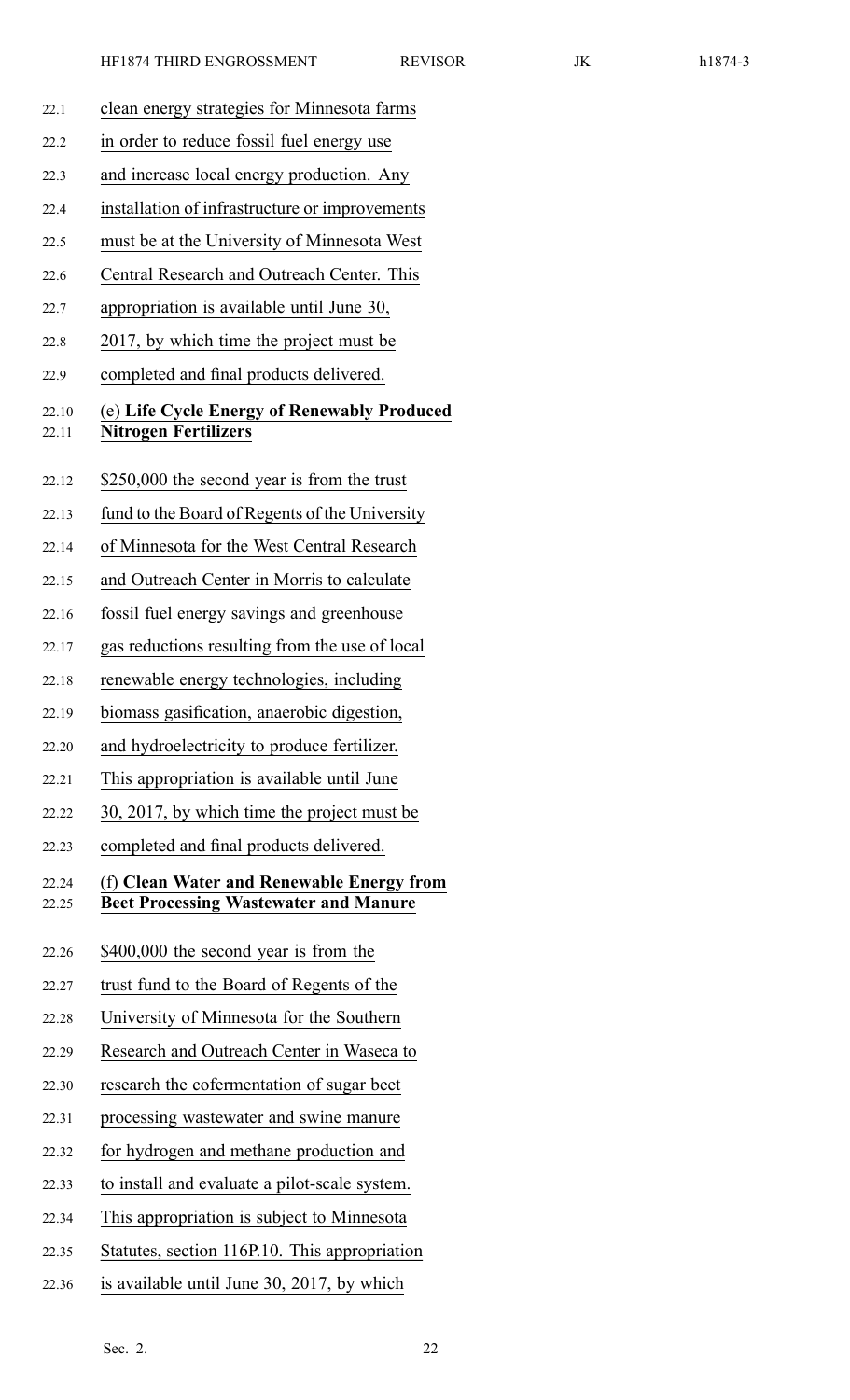- 23.1 time the project must be completed and final
- 23.2 products delivered.
- 23.3 (g) **Next Generation Large-Scale Septic Tank** 23.4 **Systems**
- 23.5 \$258,000 the second year is from the
- 23.6 trust fund to the Board of Regents of the
- 23.7 University of Minnesota to develop <sup>a</sup>
- 23.8 dual utility large-scale septic tank system
- 23.9 designed for nutrient recuperation, bioenergy
- 23.10 generation, and environmental protection
- 23.11 using <sup>a</sup> bio-electrochemical system. This
- 23.12 appropriation is subject to Minnesota
- 23.13 Statutes, section 116P.10. This appropriation
- 23.14 is available until June 30, 2017, by which
- 23.15 time the project must be completed and final
- 23.16 products delivered.

## 23.17 (h) **Solar Photovoltaic Installation at** 23.18 **Residential Environmental Learning Centers**

- 23.19 \$150,000 the second year is from the trust
- 23.20 fund to the commissioner of natural resources
- 23.21 for an agreemen<sup>t</sup> with Deep Portage Learning
- 23.22 Center to coordinate with Audubon Center of
- 23.23 the North Woods; Eagle Bluff Environmental
- 23.24 Learning Center; Laurentian Environmental
- 23.25 Learning Center; Long Lake Conservation
- 23.26 Center; and Wolf Ridge Environmental
- 23.27 Learning Center the installation of at least
- 23.28 five kilowatt institutional solar arrays at
- 23.29 each of the six residential environmental
- 23.30 learning centers as <sup>a</sup> teaching tool. Prior
- 23.31 to the installation, the proposed placement
- 23.32 of the solar arrays must be submitted to
- 23.33 the Legislative-Citizen Commission on
- 23.34 Minnesota Resources office to ensure the
- 23.35 demonstration of the maximum educational
- 23.36 value.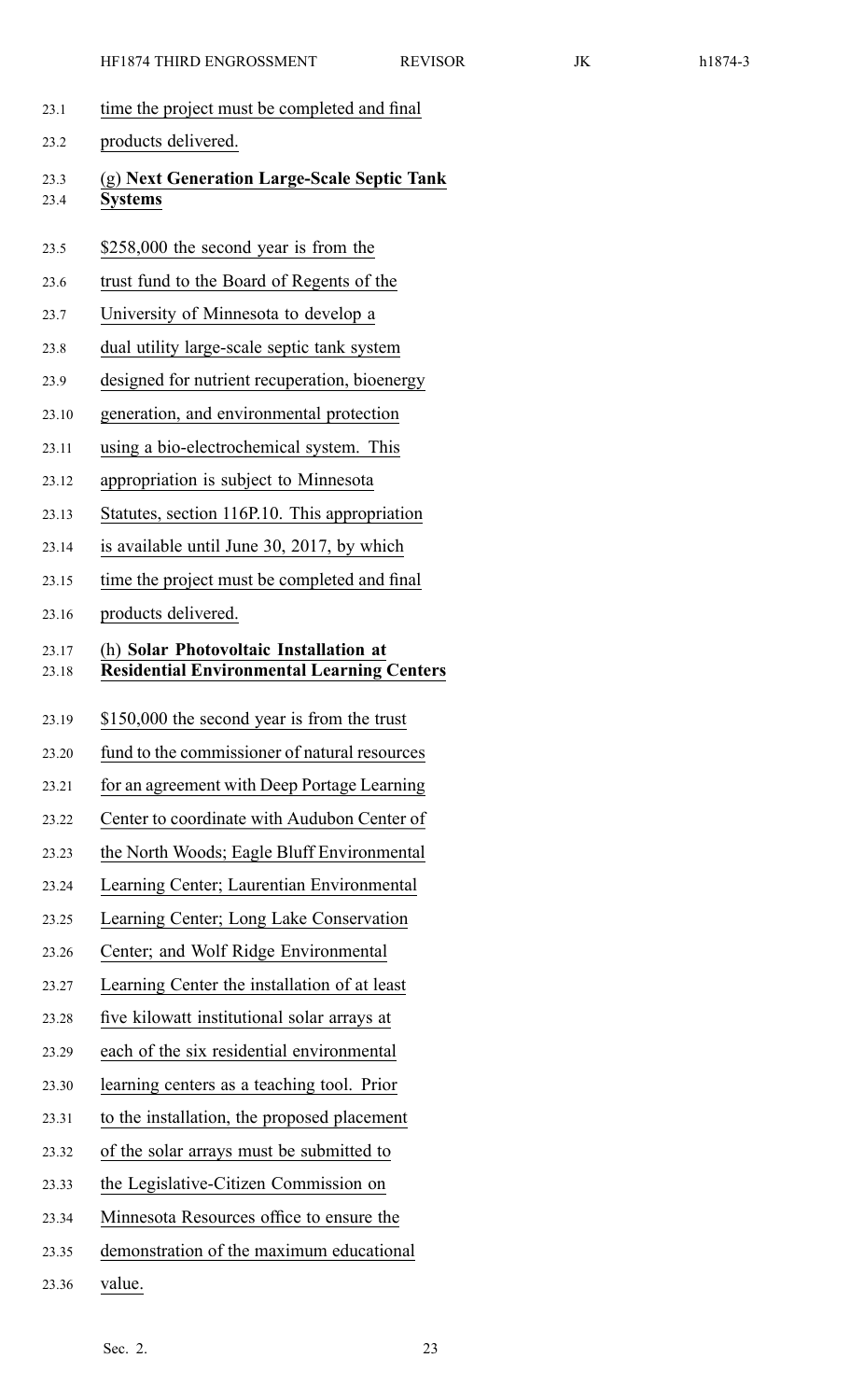| 24.1<br>24.2   | (i) Itasca Community College Woody Biomass<br><b>Utilization Project Design</b>        |       |           |
|----------------|----------------------------------------------------------------------------------------|-------|-----------|
| 24.3           | \$112,000 the second year is from the trust                                            |       |           |
| 24.4           | fund to the commissioner of natural resources                                          |       |           |
| 24.5           | for an agreement with Itasca Community                                                 |       |           |
| 24.6           | College to develop a final design for                                                  |       |           |
| 24.7           | installation of a boiler heating system using                                          |       |           |
| 24.8           | woody biomass. Students at the college must                                            |       |           |
| 24.9           | be involved in the final design process.                                               |       |           |
| 24.10          | Subd. 9. Environmental Education                                                       | $-0-$ | 3,681,000 |
| 24.11<br>24.12 | (a) Minnesota Conservation Apprenticeship<br><b>Academy</b>                            |       |           |
| 24.13          | \$392,000 the second year is from the                                                  |       |           |
| 24.14          | trust fund to the Board of Water and Soil                                              |       |           |
| 24.15          | Resources in cooperation with Conservation                                             |       |           |
| 24.16          | Corps Minnesota to continue a program                                                  |       |           |
| 24.17          | to train and mentor future conservation                                                |       |           |
| 24.18          | professionals by providing apprenticeship                                              |       |           |
| 24.19          | service opportunities with soil and water                                              |       |           |
| 24.20          | conservation districts. This appropriation                                             |       |           |
| 24.21          | is available until June 30, 2017, by which                                             |       |           |
| 24.22          | time the project must be completed and final                                           |       |           |
| 24.23          | products delivered.                                                                    |       |           |
| 24.24<br>24.25 | (b) Youth-led Sustainability Initiatives in 40<br><b>Greater Minnesota Communities</b> |       |           |
| 24.26          | \$350,000 the second year is from the                                                  |       |           |
| 24.27          | trust fund to the commissioner of natural                                              |       |           |
| 24.28          | resources for an agreement with Prairie                                                |       |           |
| 24.29          | Woods Environmental Learning Center in                                                 |       |           |
| 24.30          | cooperation with Laurentian Environmental                                              |       |           |
| 24.31          | Learning Center to complete over 100                                                   |       |           |
| 24.32          | youth-led sustainability action projects in 40                                         |       |           |
| 24.33          | communities in southwest, southeast, central                                           |       |           |
| 24.34          | and northeastern Minnesota.                                                            |       |           |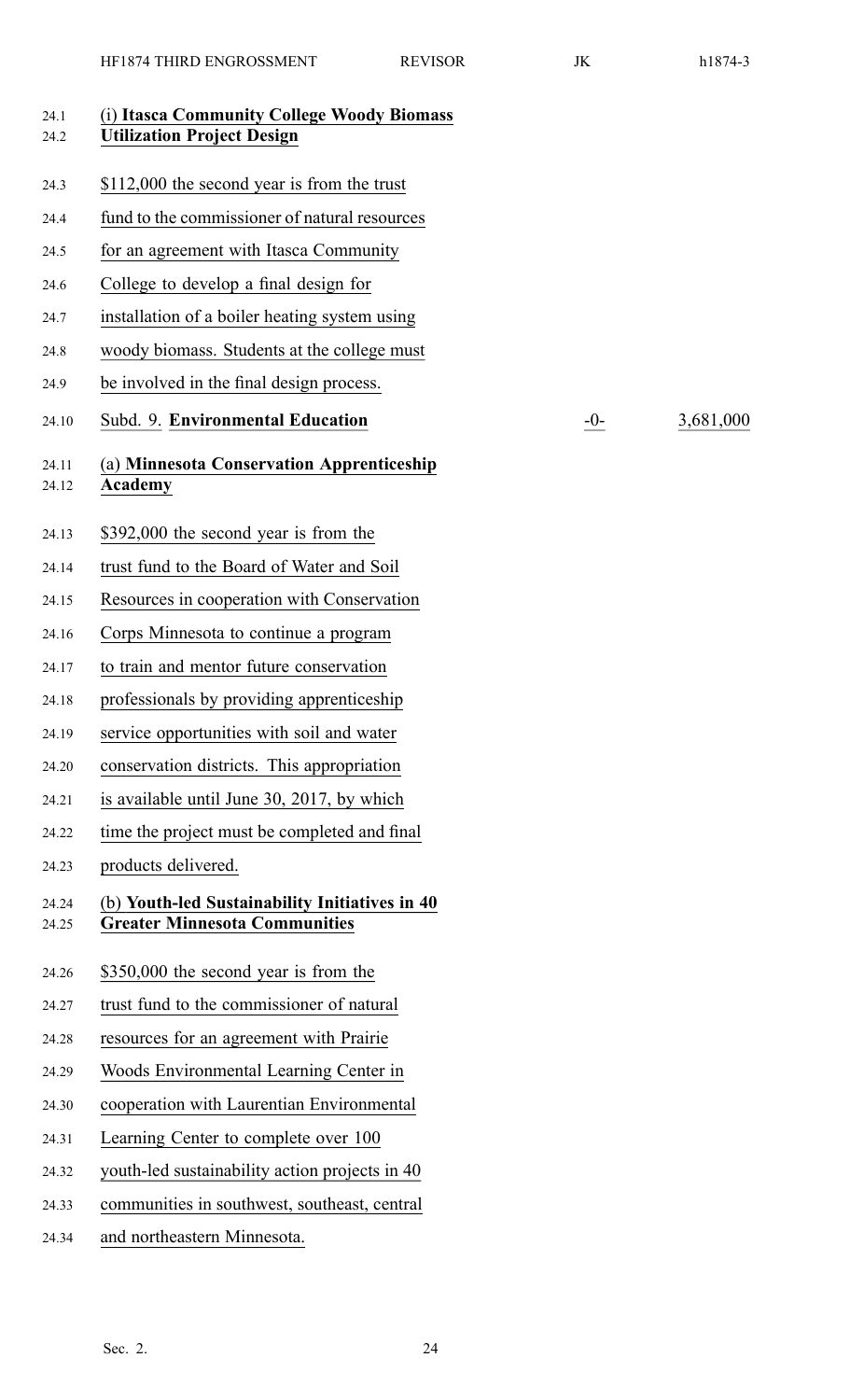| 25.1<br>25.2   | (c) Urban Environmental Education Engaging<br><b>Students in Local Resources</b> |
|----------------|----------------------------------------------------------------------------------|
| 25.3           | \$1,093,000 the second year is from the trust                                    |
| 25.4           | fund to the commissioner of natural resources                                    |
| 25.5           | for an agreement with Wilderness Inquiry                                         |
| 25.6           | for a collaborative partnership, including the                                   |
| 25.7           | National Park Service, Minneapolis Public                                        |
| 25.8           | Schools, and St. Paul Public Schools, to                                         |
| 25.9           | establish a metrowide system providing                                           |
| 25.10          | place-based environmental education                                              |
| 25.11          | experiences using existing, but underutilized,                                   |
| 25.12          | outdoor environmental resources serving                                          |
| 25.13          | over 15,000 middle and high school students.                                     |
| 25.14          | This appropriation is available until June                                       |
| 25.15          | 30, 2017, by which time the project must be                                      |
| 25.16          | completed and final products delivered.                                          |
| 25.17<br>25.18 | (d) Diversifying Involvement in the Natural<br><b>Resources Community</b>        |
| 25.19          | \$416,000 the second year is from the                                            |
| 25.20          | trust fund to the commissioner of natural                                        |
| 25.21          | resources and \$84,000 is to the Board of                                        |
| 25.22          | Regents of the University of Minnesota to                                        |
| 25.23          | increase participation of under-represented                                      |
| 25.24          | communities in the natural resource                                              |
| 25.25          | professions and in outdoor recreation by                                         |
| 25.26          | means of targeted urban outreach and                                             |
| 25.27          | stronger linkages between Department of                                          |
| 25.28          | Natural Resources programs and academic                                          |
| 25.29          | offerings. This initiative must be coordinated                                   |
| 25.30          | with other environmental education                                               |
| 25.31          | appropriations in this subdivision. This                                         |
| 25.32          | appropriation is available until June 30,                                        |
| 25.33          | 2017, by which time the project must be                                          |
| 25.34          | completed and final products delivered.                                          |
| 25.35<br>25.36 | (e) Educating Minnesotans about Potential<br><b>Impacts of Changing Climate</b>  |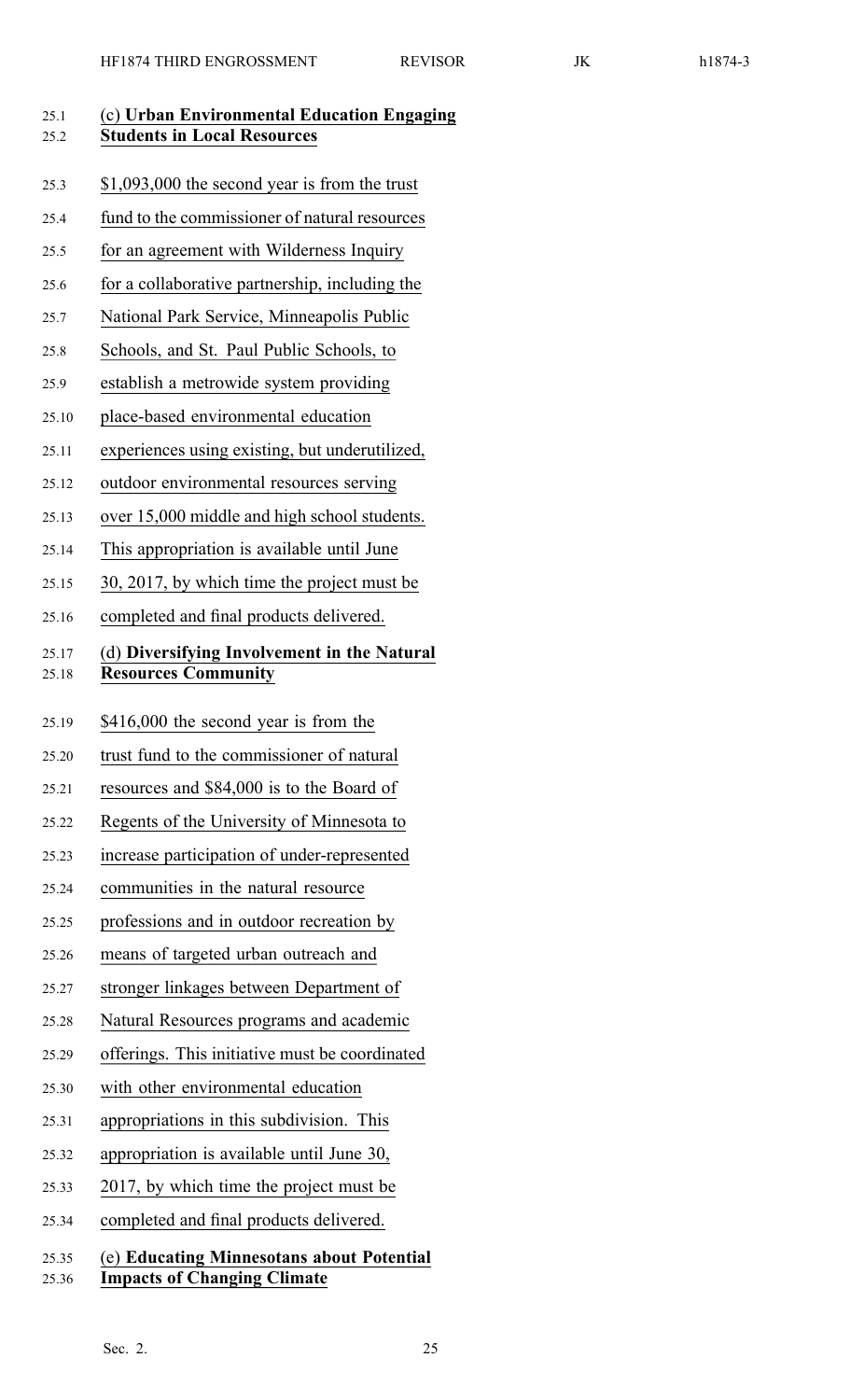| 26.1           | \$325,000 the second year is from the trust                                    |
|----------------|--------------------------------------------------------------------------------|
| 26.2           | fund to the commissioner of natural resources                                  |
| 26.3           | for an agreement with the Will Steger                                          |
| 26.4           | Foundation to plan and conduct forums,                                         |
| 26.5           | workshops, and trainings on Minnesota's                                        |
| 26.6           | changing climate and the potential impacts                                     |
| 26.7           | on ecosystems and natural resources. An                                        |
| 26.8           | accompanying television program and                                            |
| 26.9           | information spots must be produced for                                         |
| 26.10          | broadcast and use at the forums.                                               |
| 26.11<br>26.12 | (f) Pollinator Education Center at the<br><b>Minnesota Landscape Arboretum</b> |
| 26.13          | \$615,000 the second year is from the                                          |
| 26.14          | trust fund to the Board of Regents of the                                      |
| 26.15          | University of Minnesota to develop exhibits                                    |
| 26.16          | for an educational center that will offer                                      |
| 26.17          | hands-on learning experience about the role                                    |
| 26.18          | of pollinators and importance of pollinator                                    |
| 26.19          | habitat. Exhibits must utilize and integrate                                   |
| 26.20          | the best available science pertaining to                                       |
| 26.21          | all pollinator types, particularly native                                      |
| 26.22          | species. Approval of the work plan for                                         |
| 26.23          | this appropriation is contingent upon the                                      |
| 26.24          | organization addressing how it will increase                                   |
| 26.25          | access to the center by youth at no or limited                                 |
| 26.26          | cost.                                                                          |
| 26.27          | (g) Minnesota Pollinator Partnership                                           |
| 26.28          | \$100,000 the second year is from the trust                                    |
| 26.29          | fund to the commissioner of natural resources                                  |
| 26.30          | for an agreement with Pheasants Forever to                                     |
| 26.31          | complete 40 community pollinator education                                     |
| 26.32          | and habitat projects. This appropriation                                       |
| 26.33          | must be coordinated with appropriations                                        |
| 26.34          | provided by the outdoor heritage fund. This                                    |
| 26.35          | appropriation is available until June 30,                                      |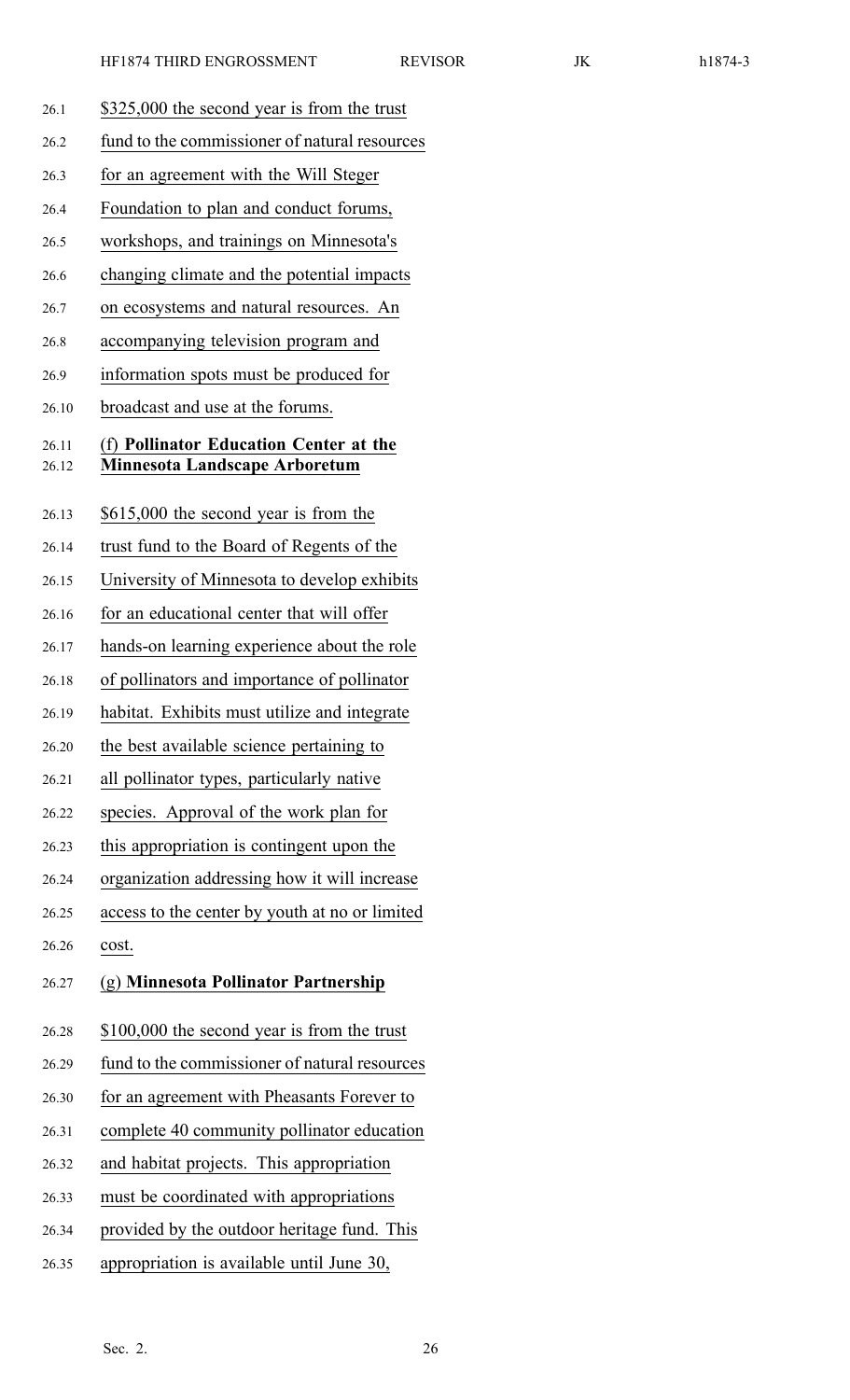- 27.1 2017, by which time the project must be
- 27.2 completed and final products delivered.

#### 27.3 (h) **Raptor Center Integrating Online and** 27.4 **Outdoor Learning Environments**

- 27.5 \$186,000 the second year is from the
- 27.6 trust fund to the Board of Regents of the
- 27.7 University of Minnesota for the Raptor
- 27.8 Center to develop an environmental
- 27.9 education program on raptors for middle
- 27.10 schools that integrates outdoor experiences
- 27.11 with technology and scientific investigation.
- 27.12 (i) **Wolf Management Education**
- 27.13 \$120,000 the second year is from the trust
- 27.14 fund to the commissioner of natural resources
- 27.15 for an agreemen<sup>t</sup> with the International
- 27.16 Wolf Center for outreach to metro area
- 27.17 kindergarten through grade 12 classrooms
- 27.18 and nature centers to help children understand
- 27.19 wolf managemen<sup>t</sup> issues.

#### 27.20 Subd. 10. **Administration and Contract** 27.21 **Agreement Reimbursement** -0- 244,000

#### 27.22 (a) **Contract Agreement Reimbursement**

- 27.23 \$135,000 the second year is from
- 27.24 the trust fund to the commissioner of
- 27.25 natural resources at the direction of
- 27.26 the Legislative-Citizen Commission on
- 27.27 Minnesota Resources for expenses incurred
- 27.28 for contract agreemen<sup>t</sup> reimbursement for
- 27.29 the agreements specified in this section. The
- 27.30 commissioner shall provide documentation
- 27.31 to the Legislative-Citizen Commission on
- 27.32 Minnesota Resources on the expenditure of
- 27.33 these funds.

## 27.34 (b) **Legislative Coordinating Commission** 27.35 **Legacy Web Site**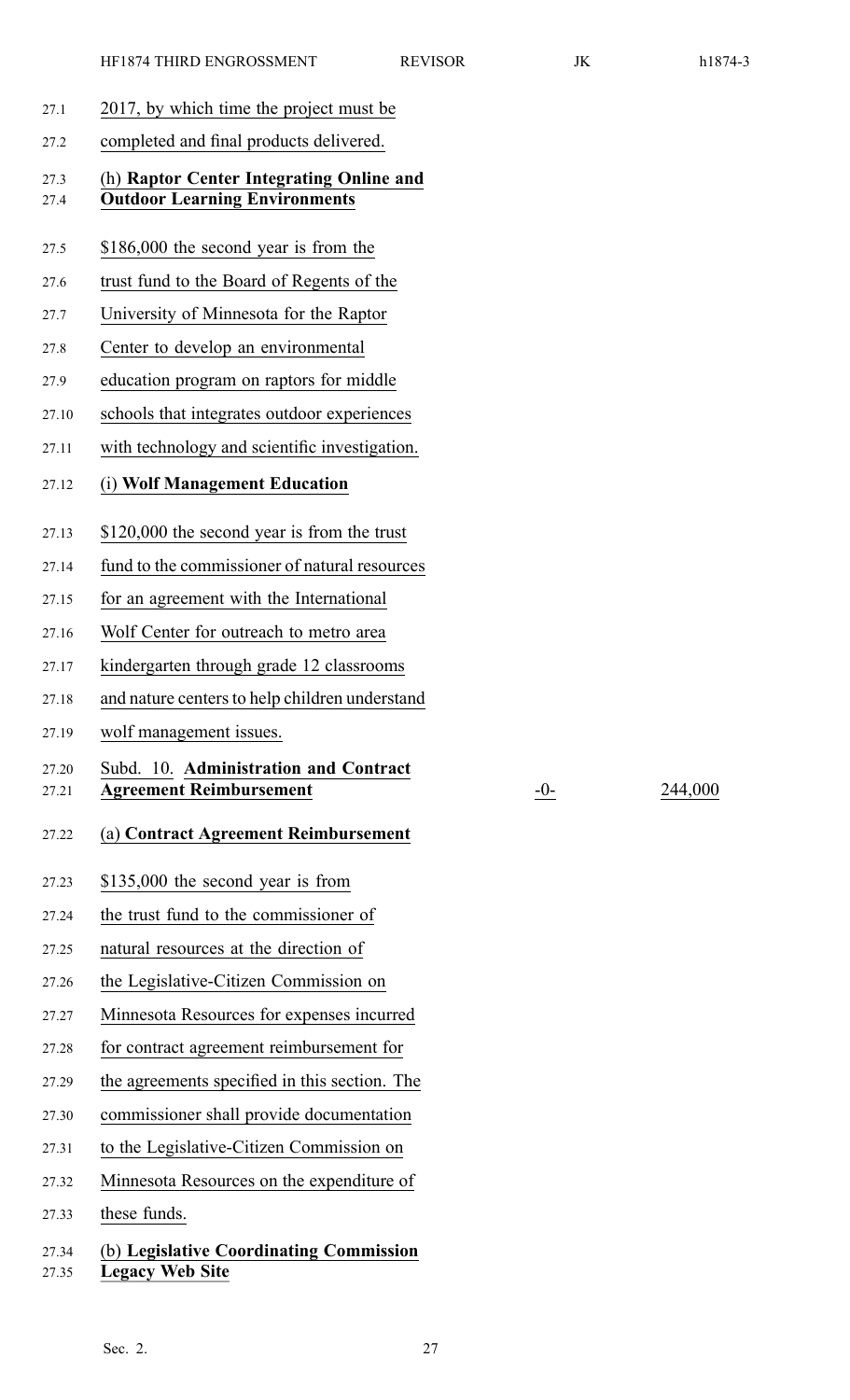| וו<br>L | x |  |
|---------|---|--|
|         |   |  |

| 28.1         | \$9,000 the second year is from the trust fund                              |
|--------------|-----------------------------------------------------------------------------|
| 28.2         | to the Legislative Coordinating Commission                                  |
| 28.3         | for the Web site required in Minnesota                                      |
| 28.4         | Statutes, section 3.303, subdivision 10.                                    |
| 28.5<br>28.6 | (c) Legislative-Citizen Commission on<br><b>Minnesota Resources (LCCMR)</b> |
| 28.7         | \$100,000 the second year is from the                                       |
| 28.8         | trust fund to the LCCMR for upgrade                                         |
| 28.9         | and modernization of a project records                                      |
| 28.10        | management system.                                                          |
| 28.11        | Subd. 11. Availability of Appropriations                                    |
| 28.12        | Money appropriated in this section may                                      |
| 28.13        | not be spent on activities unless they are                                  |
| 28.14        | directly related to and necessary for a specific                            |
| 28.15        | appropriation and are specified in the work                                 |
| 28.16        | plan approved by the Legislative-Citizen                                    |
| 28.17        | Commission on Minnesota Resources.                                          |
| 28.18        | Money appropriated in this section must                                     |
| 28.19        | not be spent on indirect costs or other                                     |
| 28.20        | institutional overhead charges that are                                     |
| 28.21        | not directly related to and necessary for                                   |
| 28.22        | a specific appropriation. Costs that are                                    |
| 28.23        | directly related to and necessary for an                                    |
| 28.24        | appropriation, including financial services,                                |
| 28.25        | human resources, information services, rent,                                |
| 28.26        | and utilities, are eligible only if the costs                               |
| 28.27        | can be clearly justified and individually                                   |
| 28.28        | documented specific to the appropriation's                                  |
| 28.29        | purpose and would not be generated by                                       |
| 28.30        | the recipient but for the receipt of the                                    |
| 28.31        | appropriation. No broad allocations for costs                               |
| 28.32        | in either dollars or percentages are allowed.                               |
| 28.33        | Unless otherwise provided, the amounts in                                   |
| 28.34        | this section are available until June 30, 2016,                             |
| 28.35        | when projects must be completed and final                                   |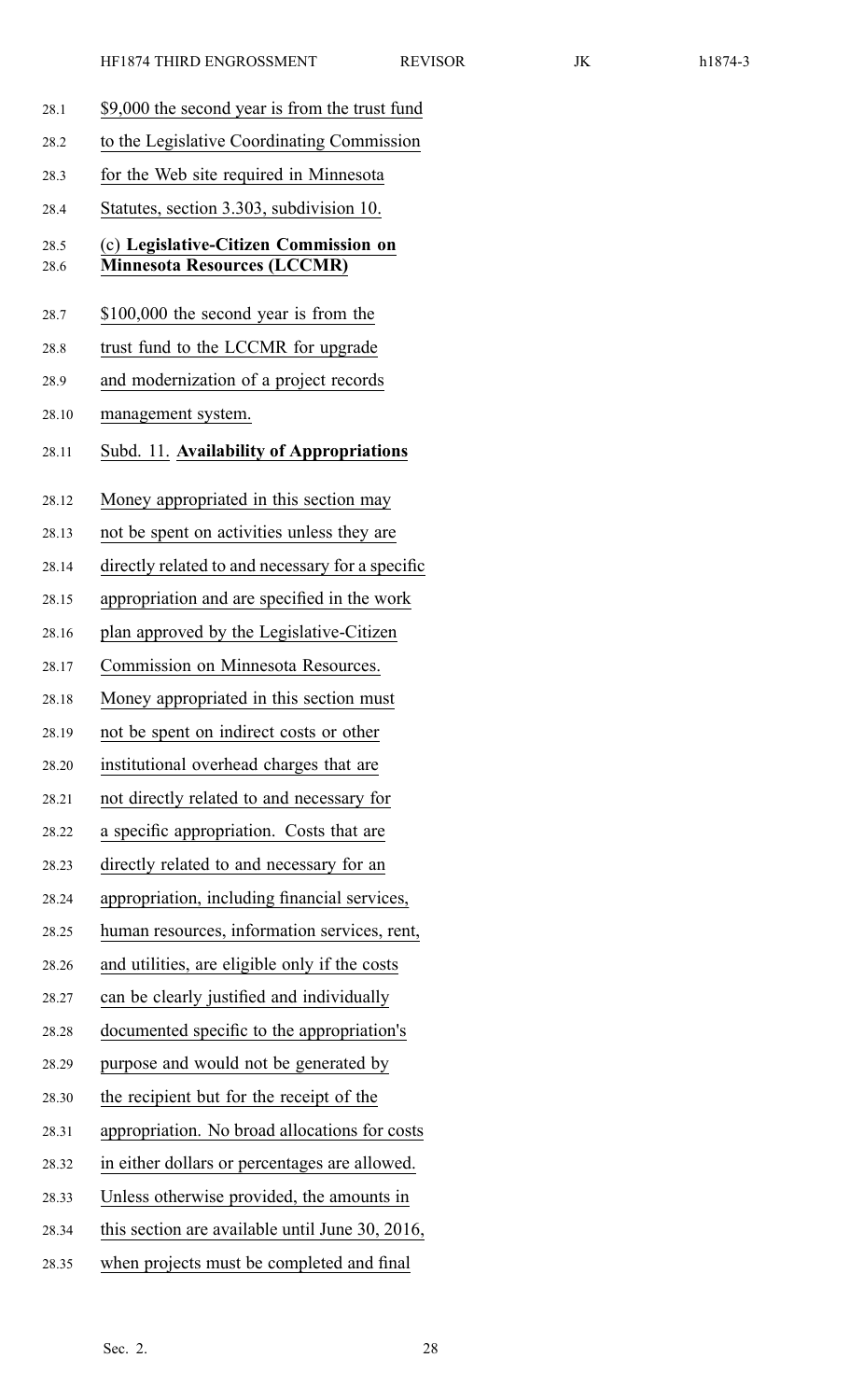| 29.1  | products delivered. For acquisition of real      |
|-------|--------------------------------------------------|
| 29.2  | property, the appropriations in this section     |
| 29.3  | are available for an additional fiscal year if a |
| 29.4  | binding contract for acquisition of the real     |
| 29.5  | property is entered into before the original     |
| 29.6  | expiration date of the appropriation. If a       |
| 29.7  | project receives a federal grant, the time       |
| 29.8  | period of the appropriation is extended to       |
| 29.9  | equal the federal grant period.                  |
| 29.10 | Subd. 12. Data Availability Requirements         |
| 29.11 | Data collected by the projects funded under      |
| 29.12 | this section must conform to guidelines          |
| 29.13 | and standards adopted by MN.IT Services.         |
| 29.14 | Spatial data also must conform to additional     |
| 29.15 | guidelines and standards designed to support     |
| 29.16 | data coordination and distribution that have     |
| 29.17 | been published by the Minnesota Geospatial       |
| 29.18 | Information Office. Descriptions of spatial      |
| 29.19 | data must be prepared as specified in            |
| 29.20 | the state's geographic metadata guideline        |
| 29.21 | and must be submitted to the Minnesota           |
| 29.22 | Geospatial Information Office. All data must     |
| 29.23 | be accessible and free to the public unless      |
| 29.24 | made private under the Data Practices Act,       |
| 29.25 | Minnesota Statutes, chapter 13. To the extent    |
| 29.26 | practicable, summary data and results of         |
| 29.27 | projects funded under this section should        |
| 29.28 | be readily accessible on the Internet and        |
| 29.29 | identified as having received funding from       |
| 29.30 | the environment and natural resources trust      |
| 29.31 | fund.                                            |
| 29.32 | Subd. 13. Project Requirements                   |
| 29.33 | (a) As a condition of accepting an               |
| 29.34 | appropriation under this section, any agency     |
| 29.35 | or entity receiving an appropriation or a        |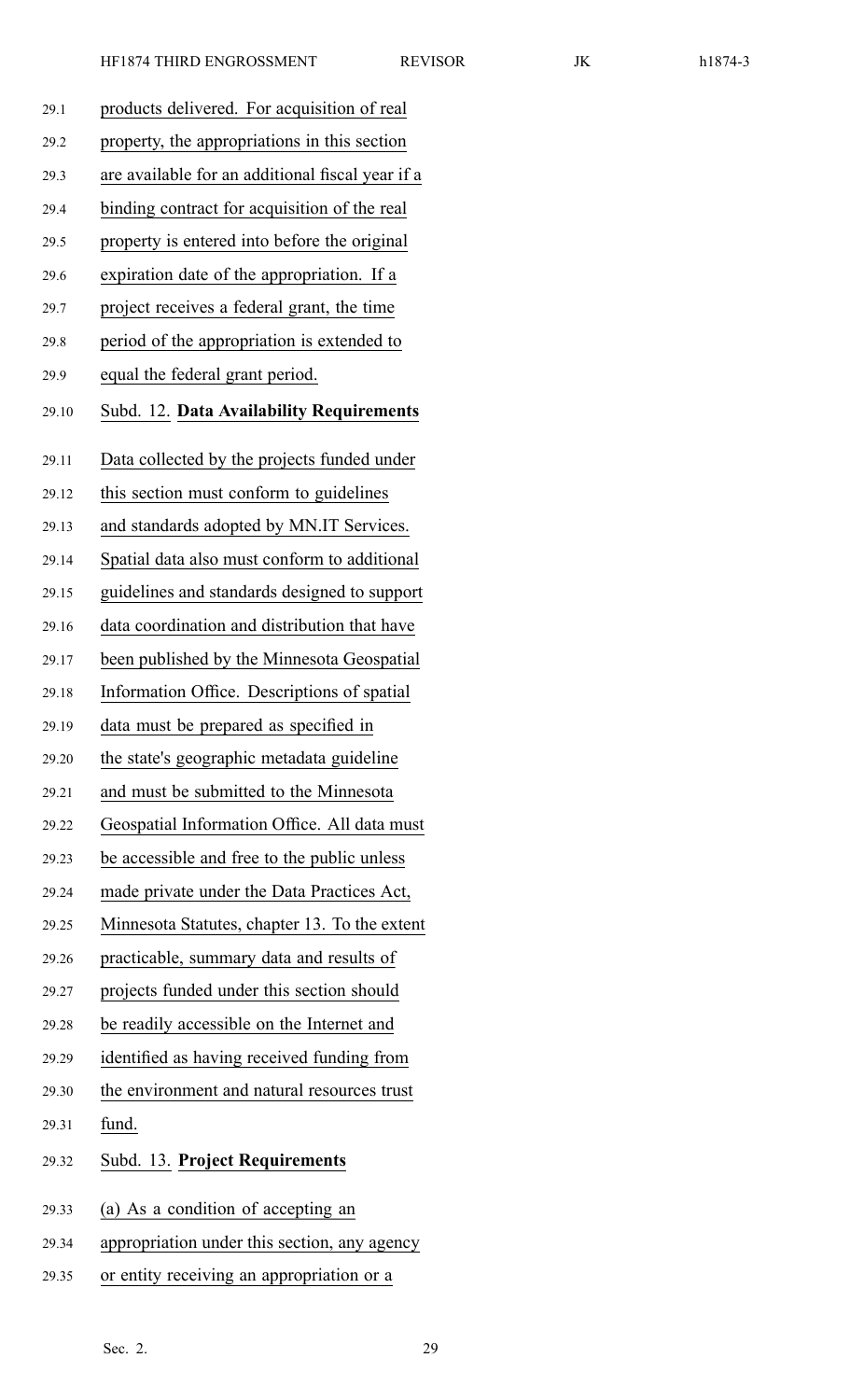| 30.1  | party to an agreement from an appropriation    |
|-------|------------------------------------------------|
| 30.2  | must comply with paragraphs $(b)$ to $(k)$     |
| 30.3  | and Minnesota Statutes, chapter 116P, and      |
| 30.4  | must submit a work plan and semiannual         |
| 30.5  | progress reports in the form determined        |
| 30.6  | by the Legislative-Citizen Commission on       |
| 30.7  | Minnesota Resources for any project funded     |
| 30.8  | in whole or in part with funds from the        |
| 30.9  | appropriation. Modifications to the approved   |
| 30.10 | work plan and budget expenditures shall        |
| 30.11 | be made through the amendment process          |
| 30.12 | established by the Legislative-Citizen         |
| 30.13 | Commission on Minnesota Resources.             |
| 30.14 | (b) For all restorations conducted with        |
| 30.15 | money appropriated under this section,         |
| 30.16 | a recipient must prepare an ecological         |
| 30.17 | restoration and management plan that, to       |
| 30.18 | the degree practicable, is consistent with the |
| 30.19 | highest quality conservation and ecological    |
| 30.20 | goals for the restoration site. Consideration  |
| 30.21 | should be given to soil, geology, topography,  |
| 30.22 | and other relevant factors that would provide  |
| 30.23 | the best chance for long-term success of the   |
| 30.24 | restoration projects. The plan must include    |
| 30.25 | the proposed timetable for implementing        |
| 30.26 | the restoration, including site preparation,   |
| 30.27 | establishment of diverse plant species,        |
| 30.28 | maintenance, and additional enhancement to     |
| 30.29 | establish the restoration; identify long-term  |
| 30.30 | maintenance and management needs of            |
| 30.31 | the restoration and how the maintenance,       |
| 30.32 | management, and enhancement will be            |
| 30.33 | financed; and take advantage of the best       |
| 30.34 | available science and include innovative       |
| 30.35 | techniques to achieve the best restoration.    |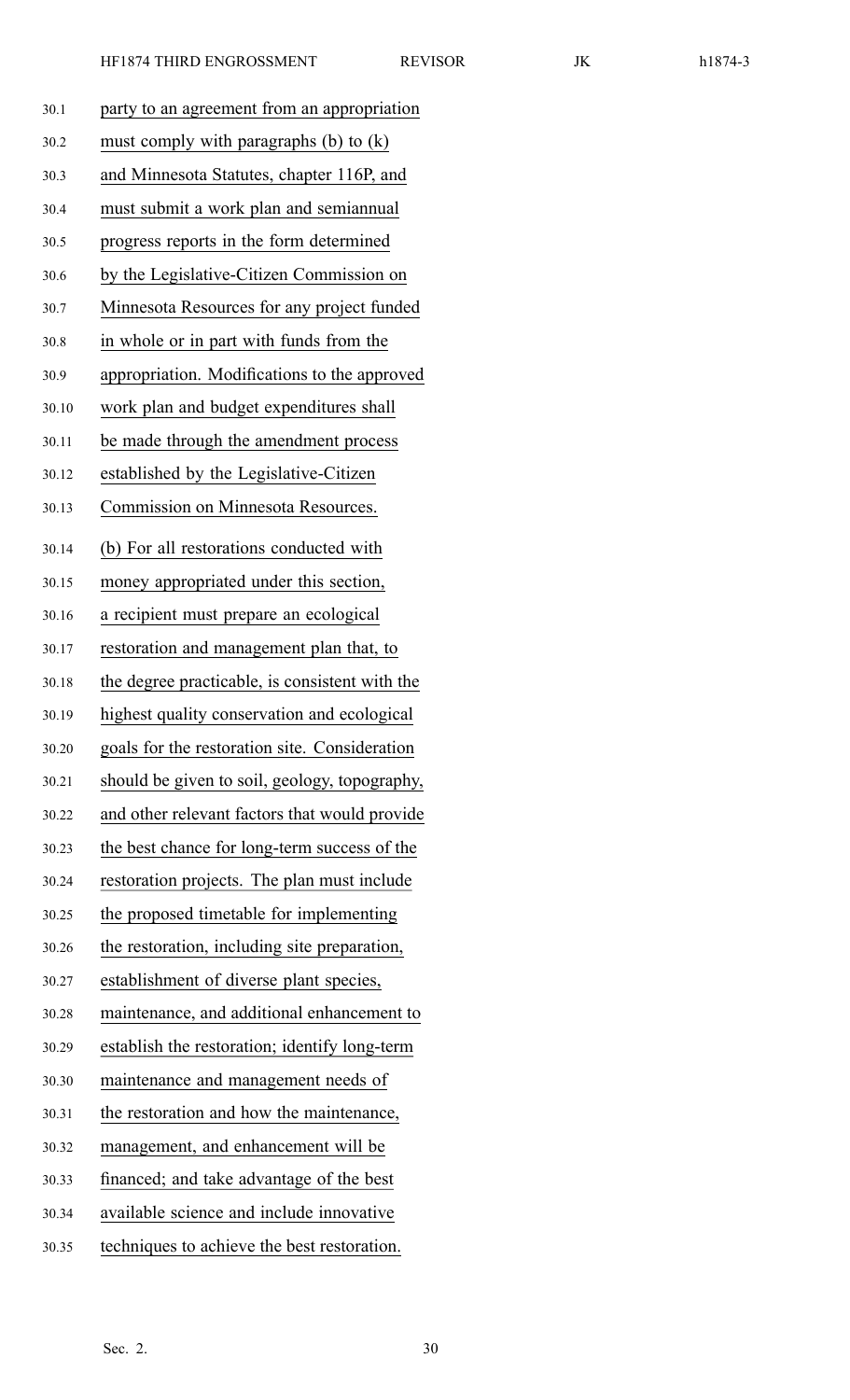| 31.1  | (c) Any entity receiving an appropriation in     |
|-------|--------------------------------------------------|
| 31.2  | this section for restoration activities must     |
| 31.3  | provide an initial restoration evaluation        |
| 31.4  | at the completion of the appropriation           |
| 31.5  | and an evaluation three years beyond the         |
| 31.6  | completion of the expenditure. Restorations      |
| 31.7  | must be evaluated relative to the stated         |
| 31.8  | goals and standards in the restoration plan,     |
| 31.9  | current science, and, when applicable, the       |
| 31.10 | Board of Water and Soil Resources' native        |
| 31.11 | vegetation establishment and enhancement         |
| 31.12 | guidelines. The evaluation shall determine       |
| 31.13 | whether the restorations are meeting planned     |
| 31.14 | goals, identify any problems with the            |
| 31.15 | implementation of the restorations, and,         |
| 31.16 | if necessary, give recommendations on            |
| 31.17 | improving restorations. The evaluation shall     |
| 31.18 | be focused on improving future restorations.     |
|       |                                                  |
| 31.19 | (d) All restoration and enhancement projects     |
| 31.20 | funded with money appropriated in this           |
| 31.21 | section must be on land permanently              |
| 31.22 | protected by a conservation easement or          |
| 31.23 | public ownership.                                |
| 31.24 | (e) A recipient of money from an                 |
| 31.25 | appropriation under this section must            |
| 31.26 | give consideration to contracting with           |
| 31.27 | <b>Conservation Corps Minnesota for contract</b> |
| 31.28 | restoration and enhancement services.            |
| 31.29 | (f) All conservation easements acquired with     |
| 31.30 | money appropriated under this section must:      |
| 31.31 | $(1)$ be perpetual;                              |
| 31.32 | (2) specify the parties to an easement in the    |
| 31.33 | easement;                                        |
| 31.34 | (3) specify all of the provisions of an          |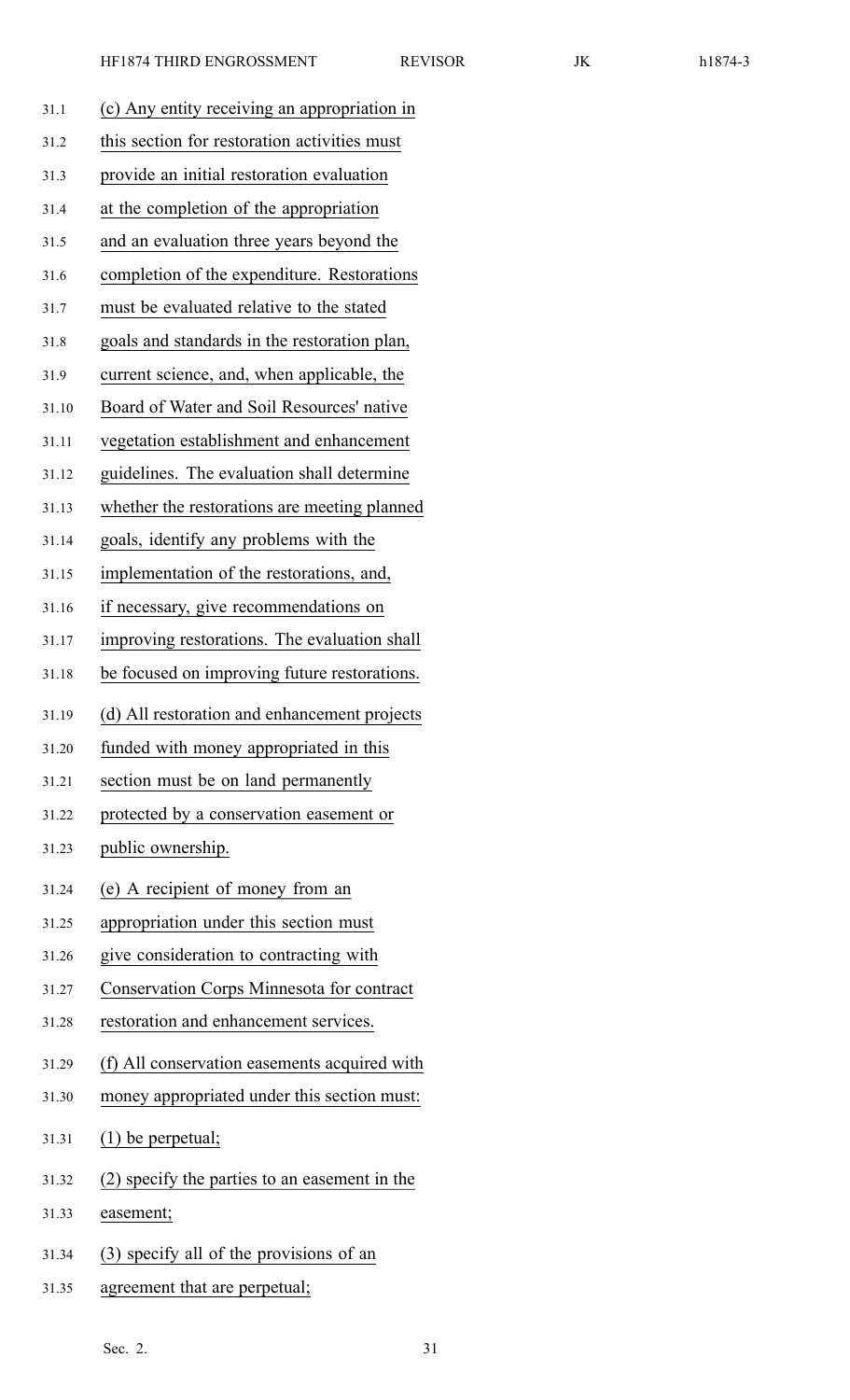| 32.1  | (4) be sent to the Legislative-Citizen            |
|-------|---------------------------------------------------|
|       | Commission on Minnesota Resources in an           |
| 32.2  |                                                   |
| 32.3  | electronic format at least ten business days      |
| 32.4  | prior to closing;                                 |
| 32.5  | (5) include a long-term monitoring and            |
| 32.6  | enforcement plan and funding for monitoring       |
| 32.7  | and enforcing the easement agreement; and         |
| 32.8  | (6) include requirements in the easement          |
| 32.9  | document to address specific groundwater          |
| 32.10 | and surface water quality protection activities   |
| 32.11 | such as keeping water on the landscape,           |
| 32.12 | reducing nutrient and contaminant loading,        |
| 32.13 | protecting groundwater, and not permitting        |
| 32.14 | artificial hydrological modifications.            |
| 32.15 | (g) For any acquisition of land or interest in    |
| 32.16 | land, a recipient of money appropriated under     |
| 32.17 | this section must give priority to high-quality   |
| 32.18 | natural resources or conservation lands that      |
| 32.19 | provide natural buffers to water resources.       |
| 32.20 | (h) For new lands acquired with money             |
| 32.21 | appropriated under this section, a recipient      |
| 32.22 | must prepare an ecological restoration            |
| 32.23 | and management plan in compliance with            |
| 32.24 | paragraph (b), including sufficient funding       |
| 32.25 | for implementation unless the work plan           |
| 32.26 | addresses why a portion of the money is           |
| 32.27 | not necessary to achieve a high-quality           |
| 32.28 | restoration.                                      |
| 32.29 | (i) To the extent an appropriation is used to     |
| 32.30 | acquire an interest in real property, a recipient |
| 32.31 | of an appropriation under this section            |
| 32.32 | must provide to the Legislative-Citizen           |
| 32.33 | Commission on Minnesota Resources and             |
| 32.34 | the commissioner of management and budget         |
| 32.35 | an analysis of increased operation and            |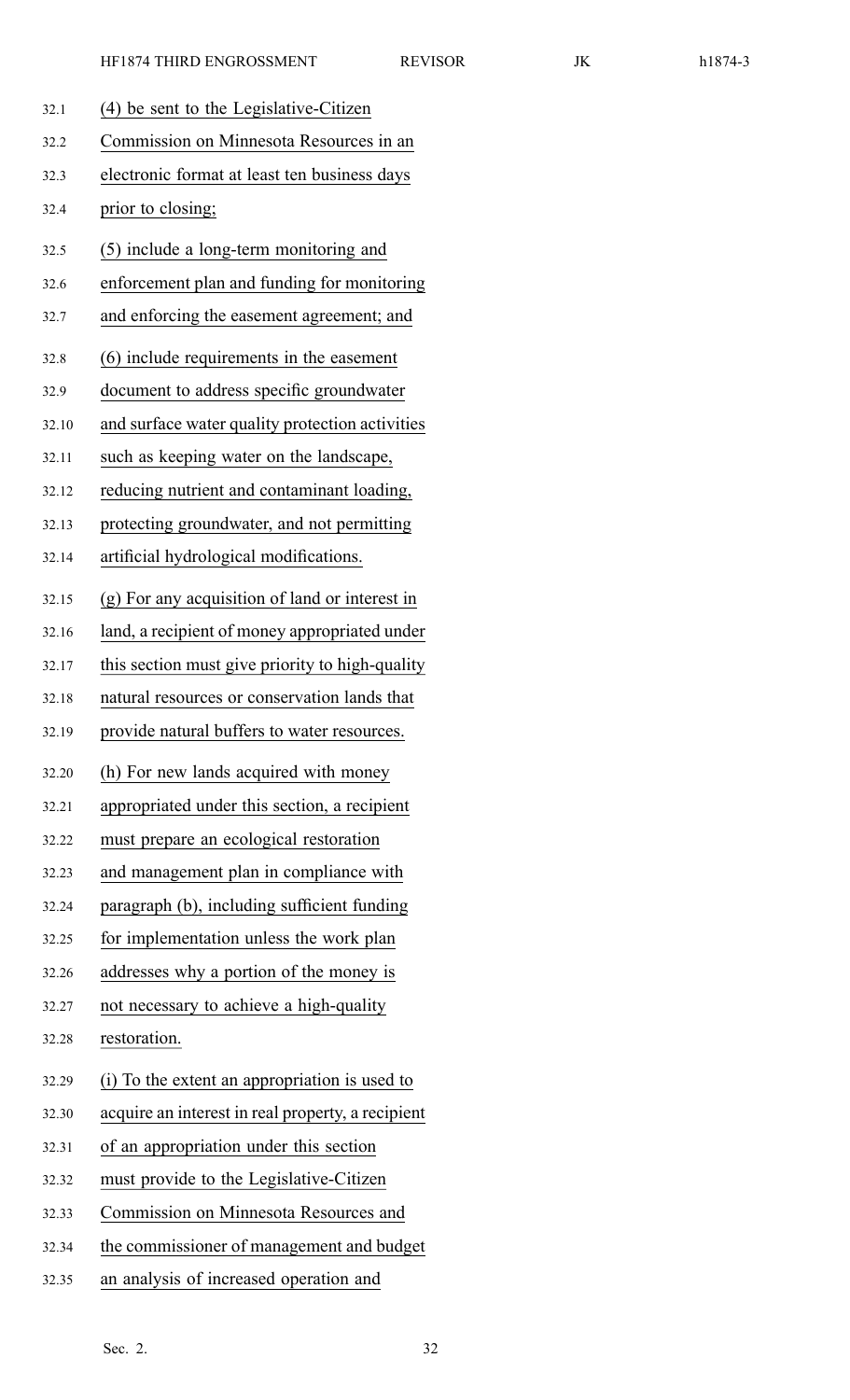| 33.1  | maintenance costs likely to be incurred by       |
|-------|--------------------------------------------------|
| 33.2  | public entities as a result of the acquisition   |
| 33.3  | and how these costs are to be paid.              |
| 33.4  | (i) To ensure public accountability for          |
| 33.5  | the use of public funds, within 60 days          |
| 33.6  | of the transaction, a recipient of money         |
| 33.7  | appropriated under this section must provide     |
| 33.8  | to the Legislative-Citizen Commission on         |
| 33.9  | Minnesota Resources documentation of the         |
| 33.10 | selection process used to identify parcels       |
| 33.11 | acquired and provide documentation of all        |
| 33.12 | related transaction costs, including but not     |
| 33.13 | limited to appraisals, legal fees, recording     |
| 33.14 | fees, commissions, other similar costs,          |
| 33.15 | and donations. This information must be          |
| 33.16 | provided for all parties involved in the         |
| 33.17 | transaction. The recipient must also report      |
| 33.18 | to the Legislative-Citizen Commission on         |
| 33.19 | Minnesota Resources any difference between       |
| 33.20 | the acquisition amount paid to the seller and    |
| 33.21 | the state-certified or state-reviewed appraisal, |
| 33.22 | if a state-certified or state-reviewed appraisal |
| 33.23 | was conducted.                                   |
| 33.24 | (k) A recipient of an appropriation from         |
| 33.25 | the trust fund under this section must           |
| 33.26 | acknowledge financial support from               |
| 33.27 | the Minnesota environment and natural            |
| 33.28 | resources trust fund in project publications,    |
| 33.29 | signage, and other public communications         |
| 33.30 | and outreach related to work completed           |
| 33.31 | using the appropriation. Acknowledgement         |
| 33.32 | may occur, as appropriate, through use of        |
| 33.33 | the trust fund logo or inclusion of language     |
| 33.34 | attributing support from the trust fund. Each    |
| 33.35 | direct recipient of money appropriated in        |
| 33.36 | this section, as well as each recipient of a     |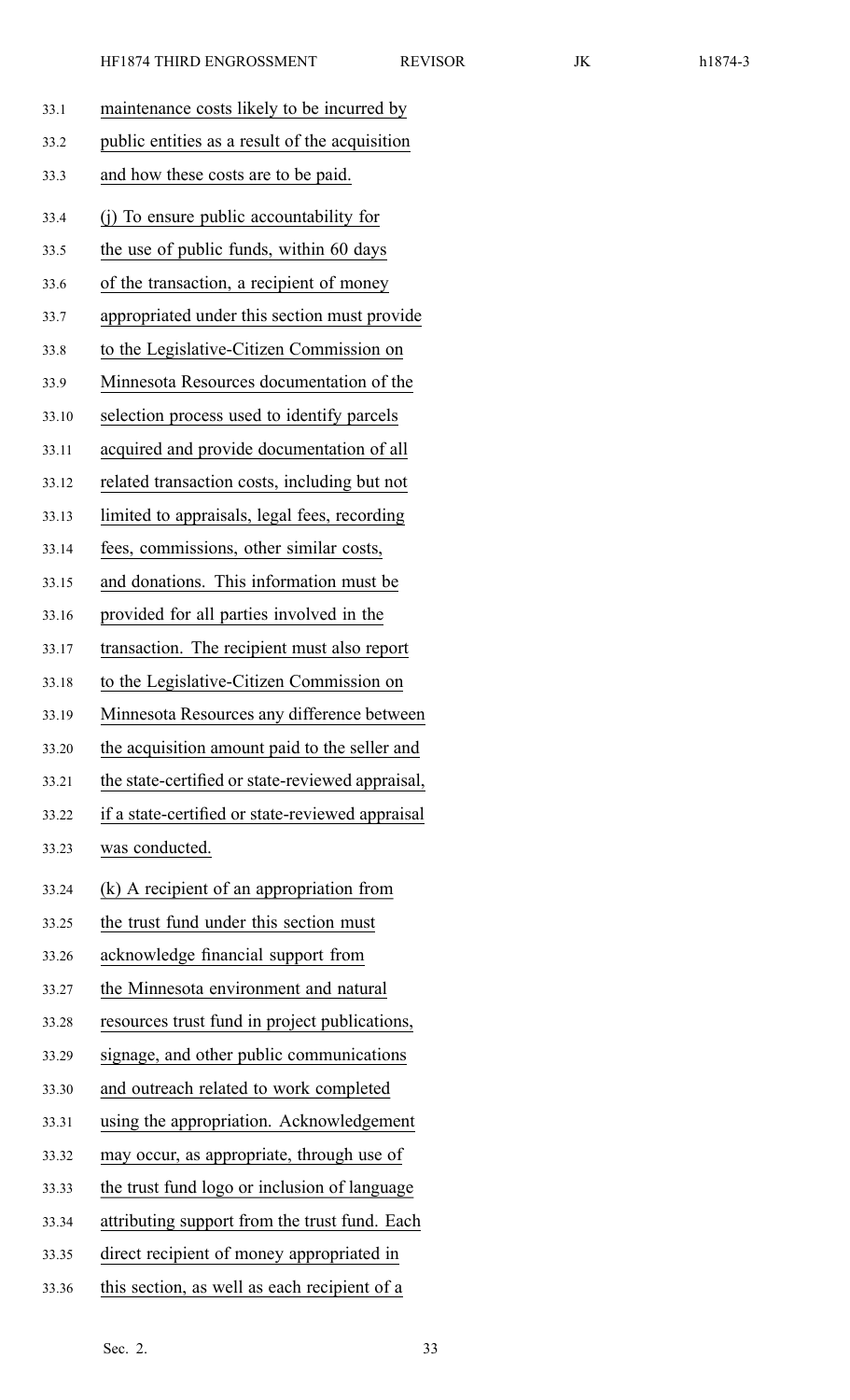| 34.1         | grant awarded pursuant to this section, must                              |
|--------------|---------------------------------------------------------------------------|
| 34.2         | satisfy all reporting and other requirements                              |
| 34.3         | incumbent upon constitutionally dedicated                                 |
| 34.4         | funding recipients as provided in Minnesota                               |
| 34.5         | Statutes, section 3.303, subdivision 10, and                              |
| 34.6         | chapter 116P.                                                             |
| 34.7<br>34.8 | Subd. 14. Payment Conditions and Capital<br><b>Equipment Expenditures</b> |
| 34.9         | (a) All agreements, grants, or contracts                                  |
| 34.10        | referred to in this section must be                                       |
| 34.11        | administered on a reimbursement basis                                     |
| 34.12        | unless otherwise provided in this section.                                |
| 34.13        | Notwithstanding Minnesota Statutes, section                               |
| 34.14        | 16A.41, expenditures made on or after                                     |
| 34.15        | July 1, 2014, or the date the work plan is                                |
| 34.16        | approved, whichever is later, are eligible for                            |
| 34.17        | reimbursement unless otherwise provided                                   |
| 34.18        | in this section. Periodic payment must be                                 |
| 34.19        | made upon receiving documentation that                                    |
| 34.20        | the deliverable items articulated in the                                  |
| 34.21        | approved work plan have been achieved,                                    |
| 34.22        | including partial achievements as evidenced                               |
| 34.23        | by approved progress reports. Reasonable                                  |
| 34.24        | amounts may be advanced to projects to                                    |
| 34.25        | accommodate cash flow needs or match                                      |
| 34.26        | federal money. The advances must be                                       |
| 34.27        | approved as part of the work plan. No                                     |
| 34.28        | expenditures for capital equipment are                                    |
| 34.29        | allowed unless expressly authorized in the                                |
| 34.30        | project work plan.                                                        |
| 34.31        | (b) Single source contracts as specified in the                           |
| 34.32        | approved work plan are allowed.                                           |
| 34.33        | Subd. 15. Purchase of Recycled and Recyclable<br><b>Materials</b>         |
| 34.34        |                                                                           |
| 34.35        | A political subdivision, public or private                                |
| 34.36        | corporation, or other entity that receives an                             |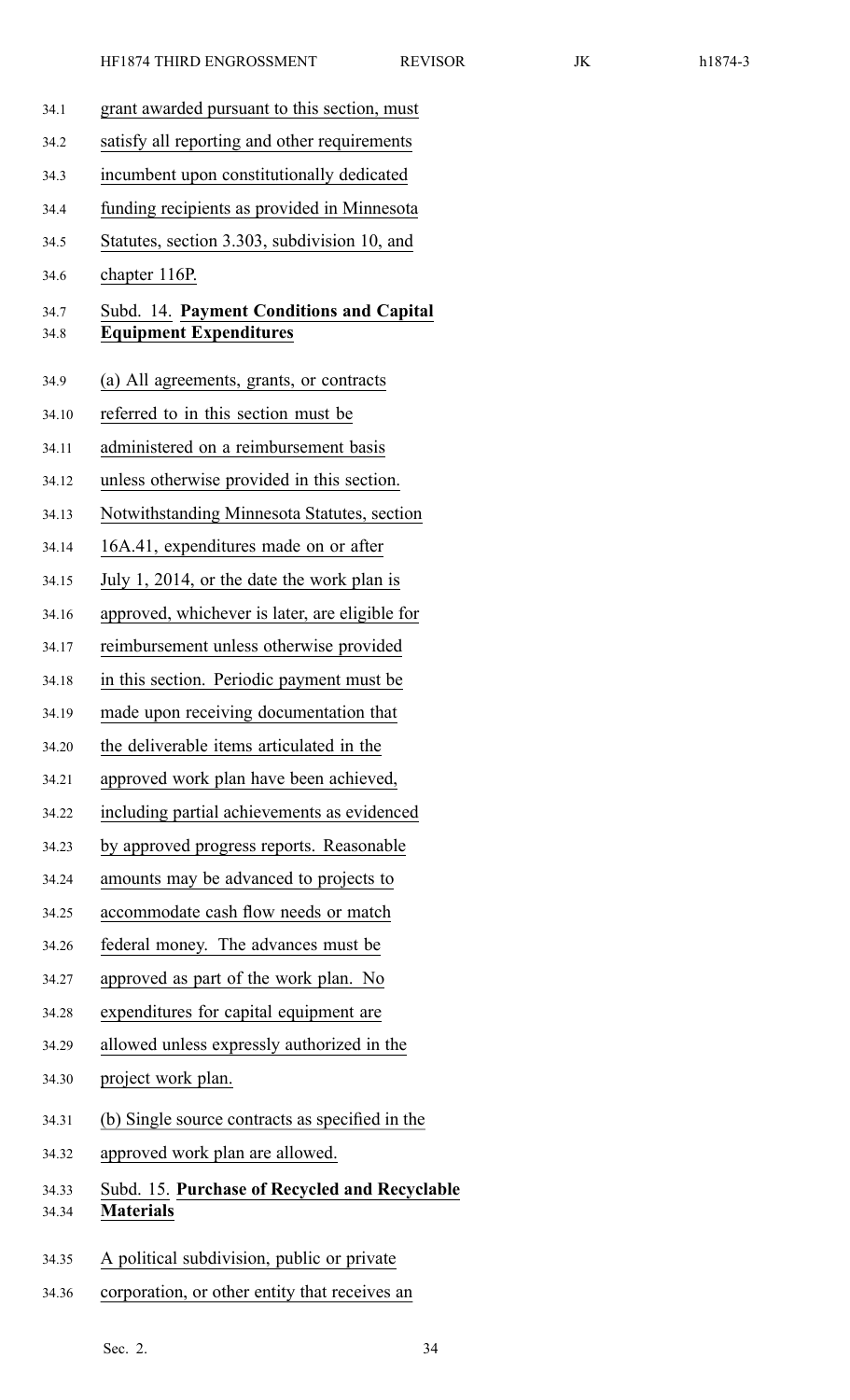35.1 appropriation under this section must use the 35.2 appropriation in compliance with Minnesota 35.3 Statutes, section 16B.121, regarding 35.4 purchase of recycled, repairable, and durable 35.5 materials; and Minnesota Statutes, section 35.6 16B.122, regarding purchase and use of 35.7 paper stock and printing. 35.8 Subd. 16. **Energy Conservation and** 35.9 **Sustainable Building Guidelines** 35.10 A recipient to whom an appropriation is made 35.11 under this section for <sup>a</sup> capital improvement 35.12 project must ensure that the project complies 35.13 with the applicable energy conservation and 35.14 sustainable building guidelines and standards 35.15 contained in law, including Minnesota 35.16 Statutes, sections 16B.325, 216C.19, and 35.17 216C.20, and rules adopted under those 35.18 sections. The recipient may use the energy 35.19 planning, advocacy, and State Energy Office 35.20 units of the Department of Commerce to 35.21 obtain information and technical assistance 35.22 on energy conservation and alternative 35.23 energy development relating to the planning 35.24 and construction of the capital improvement 35.25 project. 35.26 Subd. 17. **Accessibility** 35.27 Structural and nonstructural facilities must 35.28 meet the design standards in the Americans 35.29 with Disabilities Act (ADA) accessibility 35.30 guidelines. 35.31 Subd. 18. **Easement Monitoring and** 35.32 **Enforcement Requirements** 35.33 Money appropriated under this section for 35.34 easement monitoring and enforcement may 35.35 be spen<sup>t</sup> only on activities included in an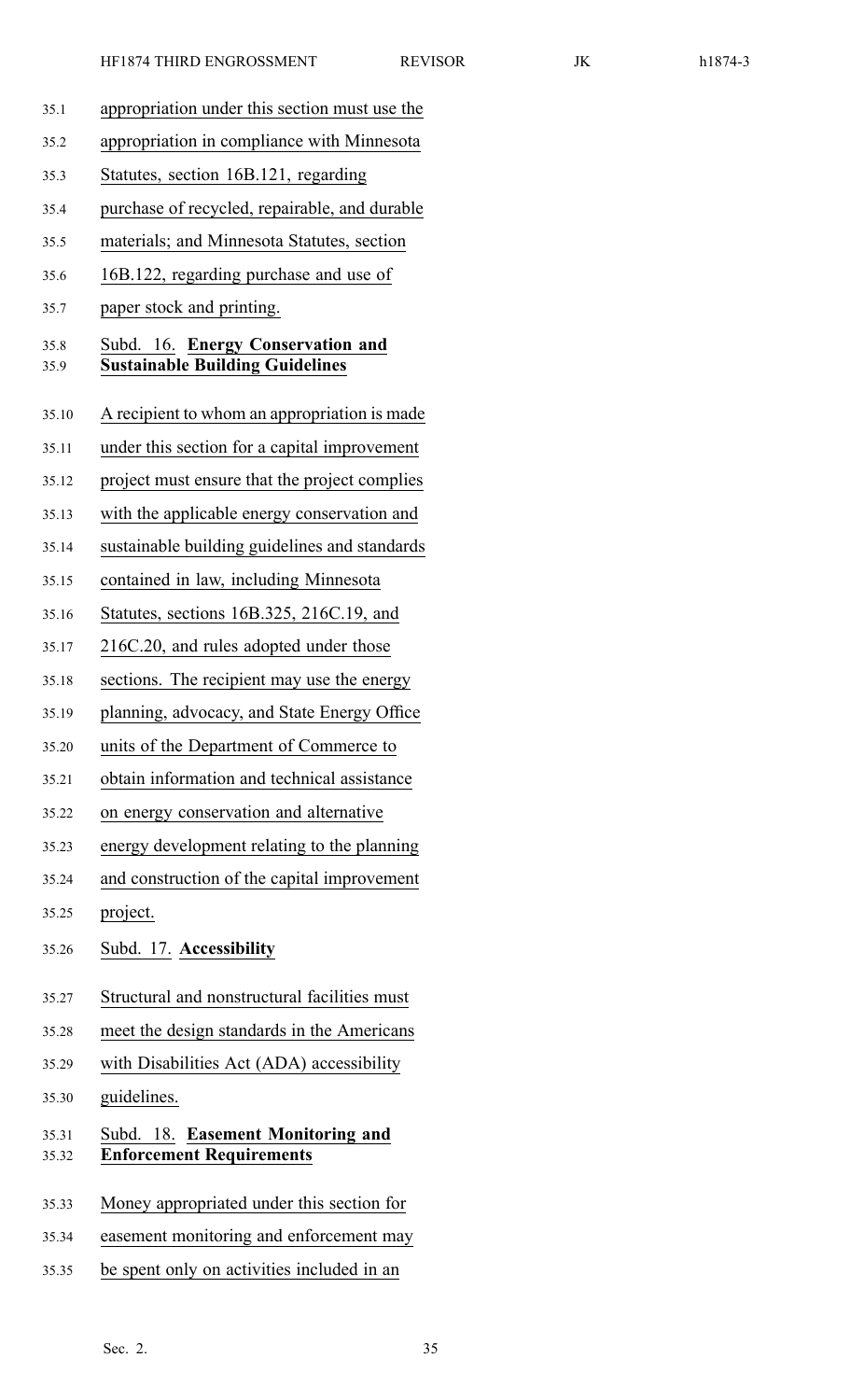| 36.1  | easement monitoring and enforcement plan          |
|-------|---------------------------------------------------|
| 36.2  | contained within the work plan. Money             |
| 36.3  | received for monitoring and enforcement,          |
| 36.4  | including earnings on the money received,         |
| 36.5  | shall be kept in a monitoring and enforcement     |
| 36.6  | fund held by the organization and dedicated       |
| 36.7  | to monitoring and enforcing conservation          |
| 36.8  | easements within Minnesota. Within 120            |
| 36.9  | days after the close of the entity's fiscal       |
| 36.10 | year, an entity receiving appropriations          |
| 36.11 | for easement monitoring and enforcement           |
| 36.12 | must provide an annual financial report           |
| 36.13 | to the Legislative-Citizen Commission on          |
| 36.14 | Minnesota Resources or its successor on the       |
| 36.15 | easement monitoring and enforcement fund          |
| 36.16 | as specified in the work plan.                    |
| 36.17 | Money appropriated under this section for         |
| 36.18 | monitoring and enforcement of easements           |
| 36.19 | and earnings on the money appropriated            |
| 36.20 | shall revert to the state if: $(1)$ the easement  |
| 36.21 | transfers to the state; $(2)$ the holder of the   |
| 36.22 | easement fails to file an annual report and       |
| 36.23 | then fails to cure that default within 30 days    |
| 36.24 | of notification of the default by the state;      |
| 36.25 | or $(3)$ the holder of the easement fails to      |
| 36.26 | comply with the terms of the monitoring and       |
| 36.27 | enforcement plan contained within the work        |
| 36.28 | plan and fails to cure that default within 90     |
| 36.29 | days of notification of the default by the state. |
| 36.30 | Subd. 19. Carryforward                            |
| 36.31 | (a) The availability of the appropriations for    |
| 36.32 | the following projects are extended to June       |
| 36.33 | <u>30, 2015:</u>                                  |
| 36.34 | (1) Laws 2011, First Special Session              |
| 36.35 | chapter 2, article 3, section 2, subdivision      |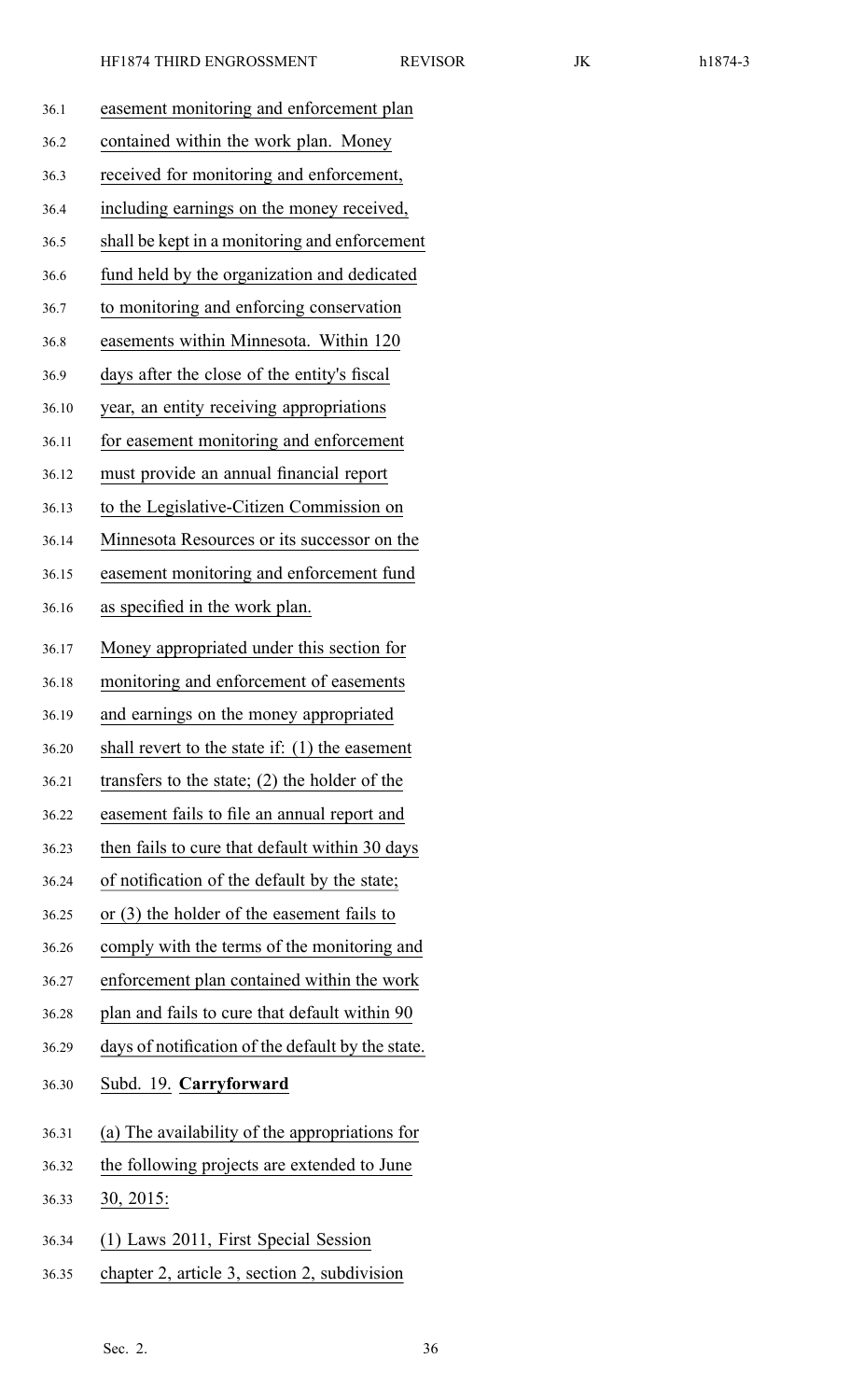- 37.1 3, paragraph (j), Information System for
- 37.2 Wildlife and Aquatic Management Areas;
- 37.3 (2) Laws 2011, First Special Session
- 37.4 chapter 2, article 3, section 2, subdivision 4,
- 37.5 paragraph (b), State Parks and Trails Land
- 37.6 Acquisition;
- 37.7 (3) Laws 2011, First Special Session
- 37.8 chapter 2, article 3, section 2, subdivision
- 37.9 4, paragraph (i), Metropolitan Conservation
- 37.10 Corridors (MeCC) Phase VI;
- 37.11 (4) Laws 2011, First Special Session
- 37.12 chapter 2, article 3, section 2, subdivision 6,
- 37.13 paragraph (c), Evaluation of Switchgrass as
- 37.14 Biofuel Crop;
- 37.15 (5) Laws 2011, First Special Session
- 37.16 chapter 2, article 3, section 2, subdivision
- 37.17 4, paragraph (d), Regional Park, Trail, and
- 37.18 Connection Acquisition and Development
- 37.19 Grants;
- 37.20 (6) Laws 2011, First Special Session
- 37.21 chapter 2, article 3, section 2, subdivision
- 37.22 4, paragraph (g), Minnesota River Valley
- 37.23 Green Corridor Scientific and Natural Area
- 37.24 Acquisition;
- 37.25 (7) Laws 2011, First Special Session
- 37.26 chapter 2, article 3, section 2, subdivision
- 37.27 4, paragraph (q), Restoration Strategies for
- 37.28 Ditched Peatland Scientific and Natural
- 37.29 Areas;
- 37.30 (8) Laws 2011, First Special Session
- 37.31 chapter 2, article 3, section 2, subdivision
- 37.32 6, paragraph (a), Improved Detection of
- 37.33 Harmful Microbes in Ballast Water;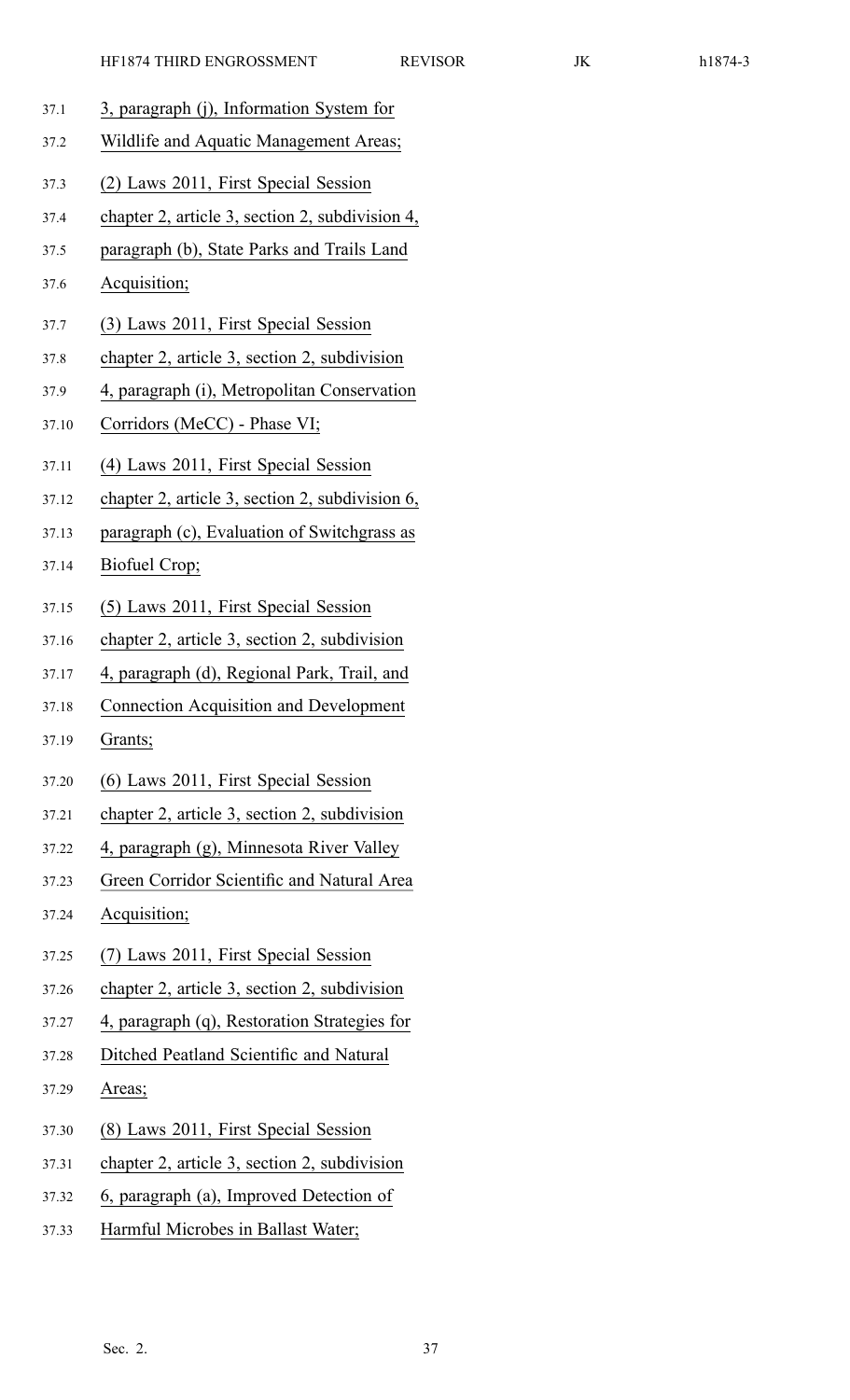- 38.1 (9) Laws 2011, First Special Session
- 38.2 chapter 2, article 3, section 2, subdivision
- 38.3 8, paragraph (b), Minnesota Junior Master
- 38.4 Naturalist Program; and
- 38.5 (10) Laws 2010, chapter 362, section 2,
- 38.6 subdivision 5, paragraph (d), Agricultural
- 38.7 and Urban Runoff Water Quality Treatment
- 38.8 Analysis.
- 38.9 (b) The availability of the appropriations for
- 38.10 the following project is extended to June
- 38.11 30, 2017: Laws 2013, chapter 52, section
- 38.12 2, subdivision 6, paragraph (g), Controlling
- 38.13 Terrestrial Invasive Plants with Grazing
- 38.14 Animals.

38.15 Sec. 3. Minnesota Statutes 2013 Supplement, section 116P.17, is amended to read:

- 38.16 **116P.17 ACQUISITION OF LANDS OR INTEREST IN LANDS;**
- 38.17 **COMMISSIONER APPROVAL.**

38.18 Subdivision 1. **Commissioner approval.** (a) A recipient of an appropriation from 38.19 the trust fund who acquires an interest in real property must receive written approval from 38.20 the commissioner of natural resources prior to the acquisition, if the interest is acquired 38.21 in whole or in par<sup>t</sup> with the appropriation. A recipient must reques<sup>t</sup> the commissioner's 38.22 approval at least ten business days before the proposed acquisition. When <sup>a</sup> recipient 38.23 requests approval under this subdivision, the recipient must simultaneously submit the 38.24 same information to the commission. Conservation easements to be held by the Board of 38.25 Water and Soil Resources and acquisitions specifically identified in appropriation laws are 38.26 not subject to commissioner approval under this section.

- 38.27 (b) The commissioner shall approve acquisitions under this section only when the 38.28 interest in real property:
- 38.29 (1) is identified as <sup>a</sup> high priority by the commissioner and meets the objectives and 38.30 criteria identified in the applicable acquisition plan for the intended managemen<sup>t</sup> status 38.31 of the property; or
- 38.32 (2) is otherwise identified by the commissioner as <sup>a</sup> priority for state financing. 38.33 Subd. 2. **Value assessment.** At least ten business days prior to acquiring an interest 38.34 in real property with an appropriation from the trust fund, <sup>a</sup> recipient of an appropriation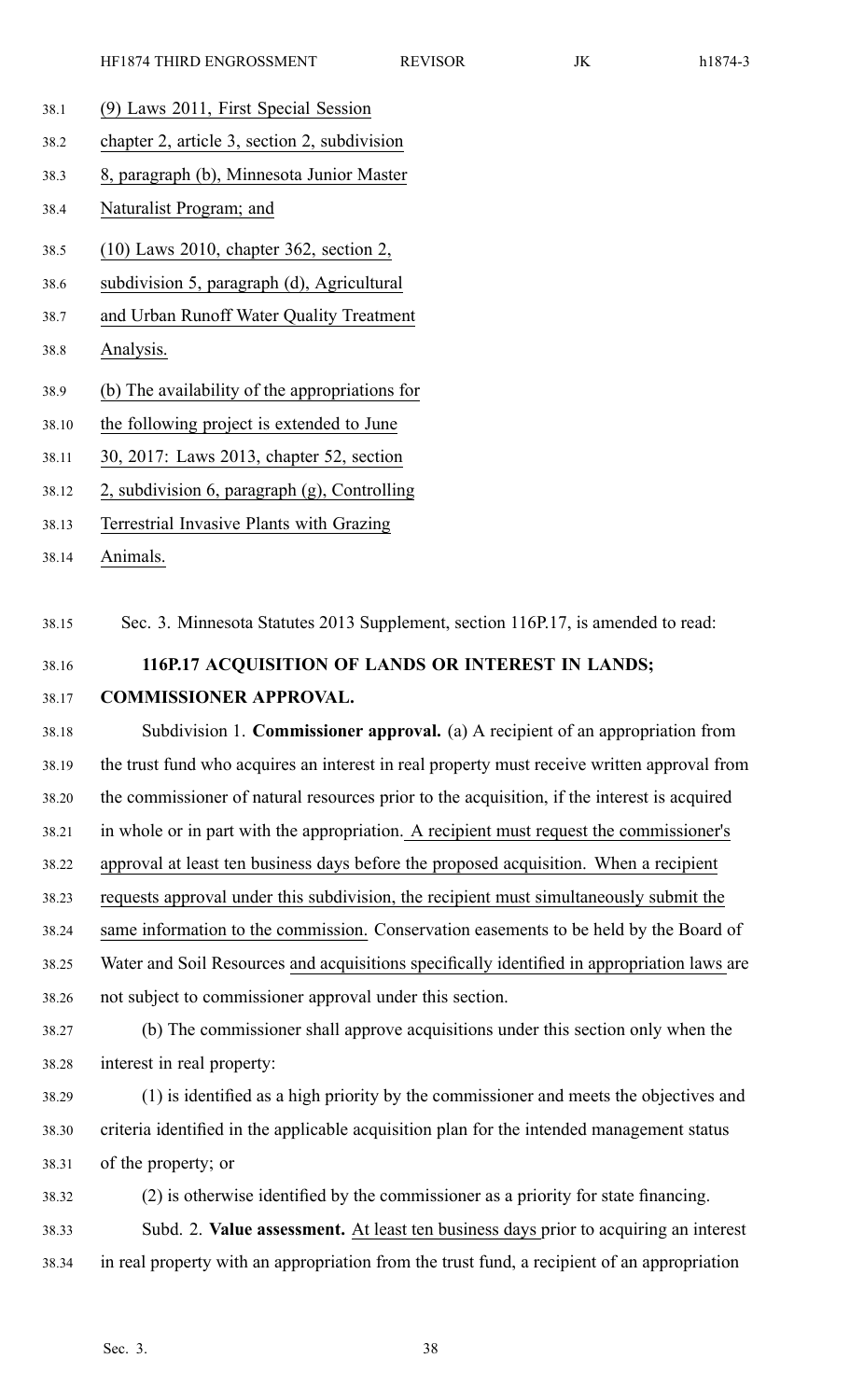39.1 must submit the most recent tax assessed value and most recent tax statement of the real

39.2 property and the amount the recipient plans to offer for the interest in real property to the

39.3 commission and the commissioner of natural resources. Conservation easements to be

- 39.4 held by the Board of Water and Soil Resources are not subject to the requirements of this
- 39.5 section. The board shall keep <sup>a</sup> record of the tax assessed value of the real property at
- 39.6 the time of acquisition and the most recent tax statement.
- 39.7 Sec. 4. **REPEALER.**

39.8 Minnesota Statutes 2012, section 116P.05, subdivision 3, is repealed.